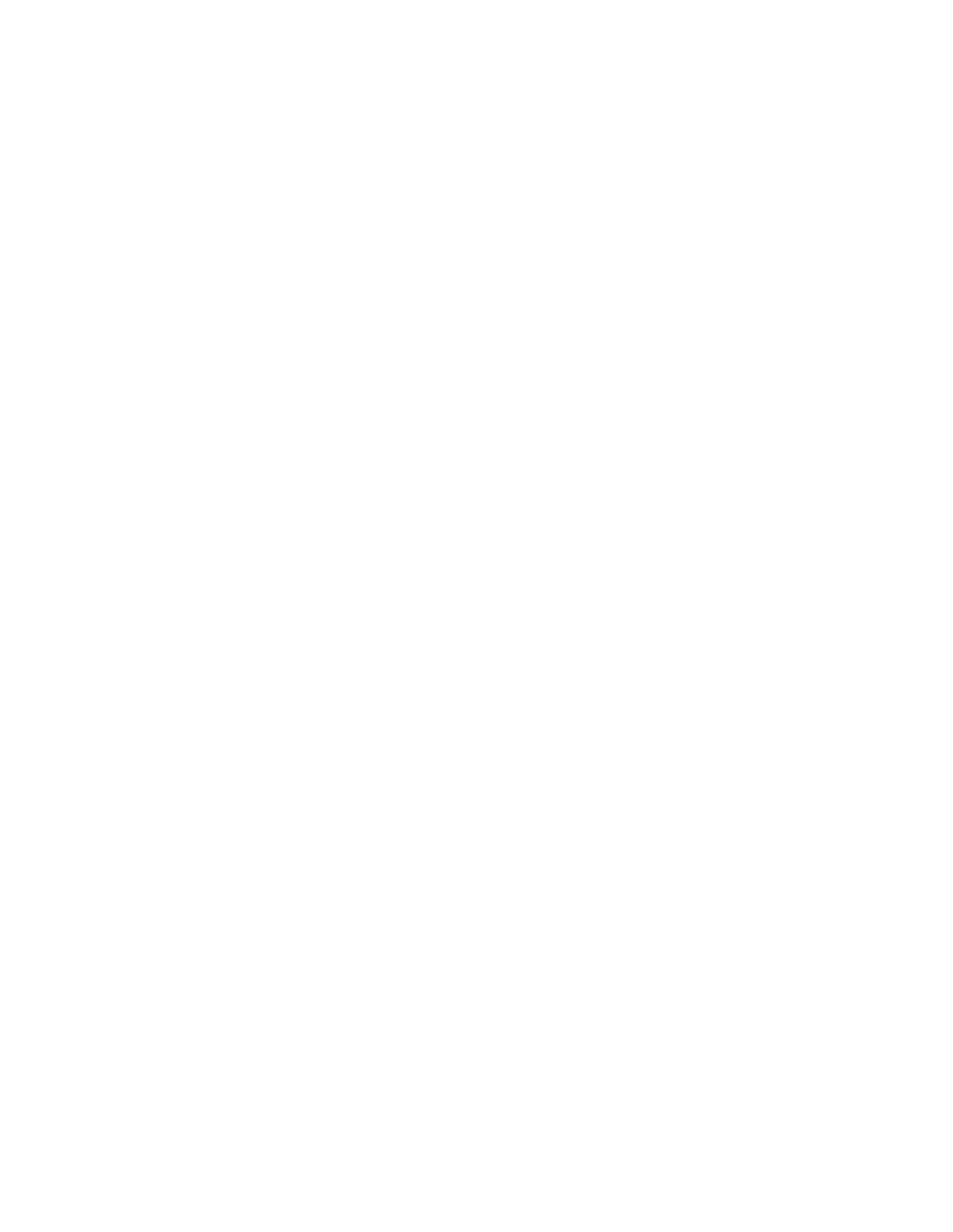# TABLE OF CONTENTS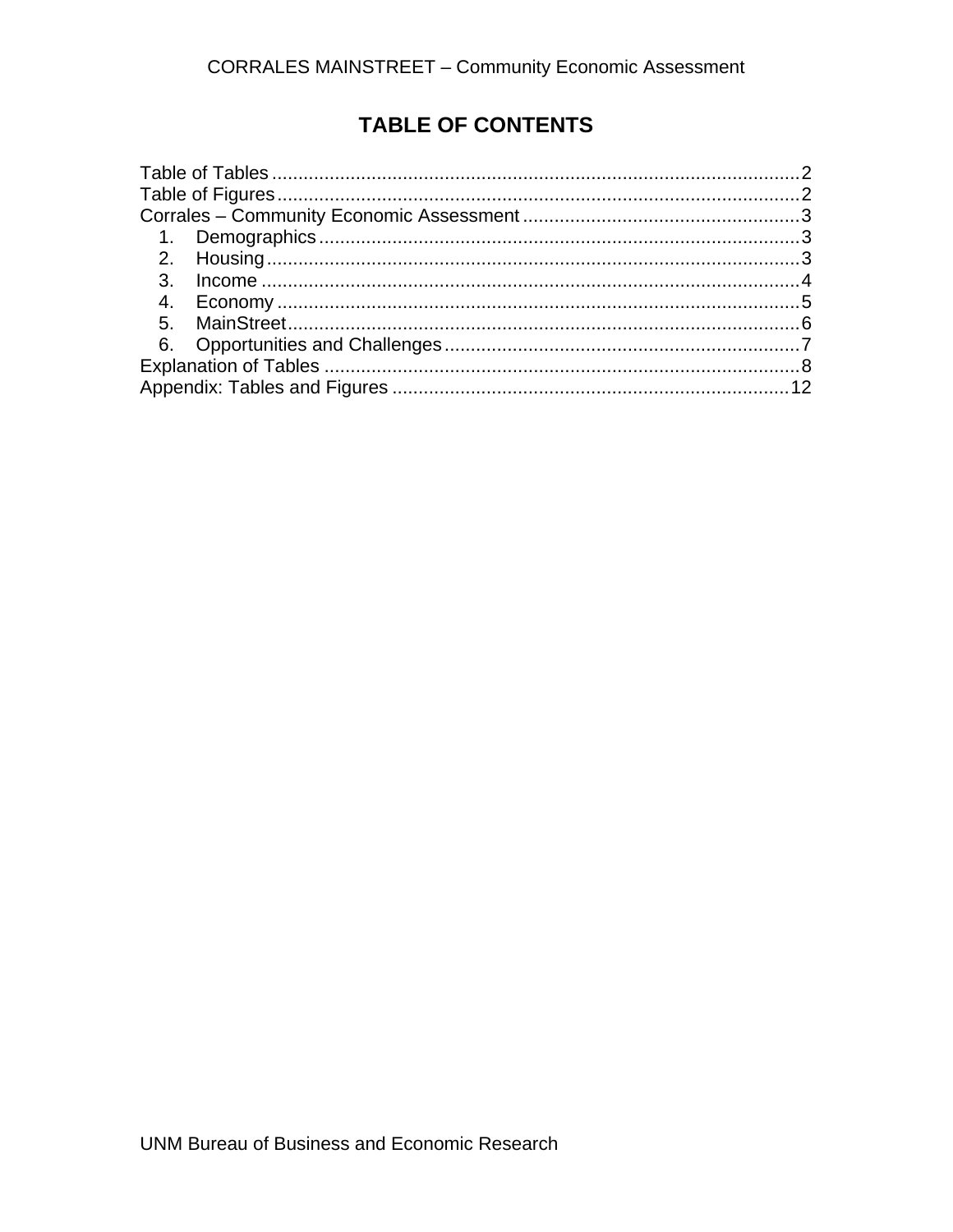# **TABLE OF TABLES**

<span id="page-3-0"></span>

| Table 1: Selected Demographic, Housing, and Economic Characteristics 14                                                                                          |
|------------------------------------------------------------------------------------------------------------------------------------------------------------------|
|                                                                                                                                                                  |
| Table 2: Location Quotient: Corrales Employment by Industry in Relation to<br>Sandoval County and New Mexico, and Sandoval County Industries in Relation<br>. 17 |
| Table 3: Location Quotient: Corrales Employment by Occupation in Relation to<br>Sandoval County and New Mexico, and Sandoval County Industries in Relation       |
| Table 4: Location Quotient: Corrales Employment by Business Ownership Type<br>in Relation to Sandoval County and New Mexico, and Sandoval County                 |
| Table 5: Corrales Taxable Gross Receipts and Pull Factors, 2004-2006<br>.22                                                                                      |
| Table 6: Corrales Businesses by Industry by Local Geography, 2006<br>.25                                                                                         |
| Table 7: Corrales Employment by Industry in MainStreet Area, 200626                                                                                              |
| Table 8: Corrales Employment by 3-Digit Retail & Service Subsector in<br>.29                                                                                     |
|                                                                                                                                                                  |

# **TABLE OF FIGURES**

| Figure 3: Corrales Taxable Gross Receipts Gain/Loss by Industry, 2004, 2005, |  |
|------------------------------------------------------------------------------|--|
| Figure 4: Corrales Employment by Industry and Local Geography, 200627        |  |
| Figure 5: Corrales Employment in MainStreet Area by Industry, 2006 28        |  |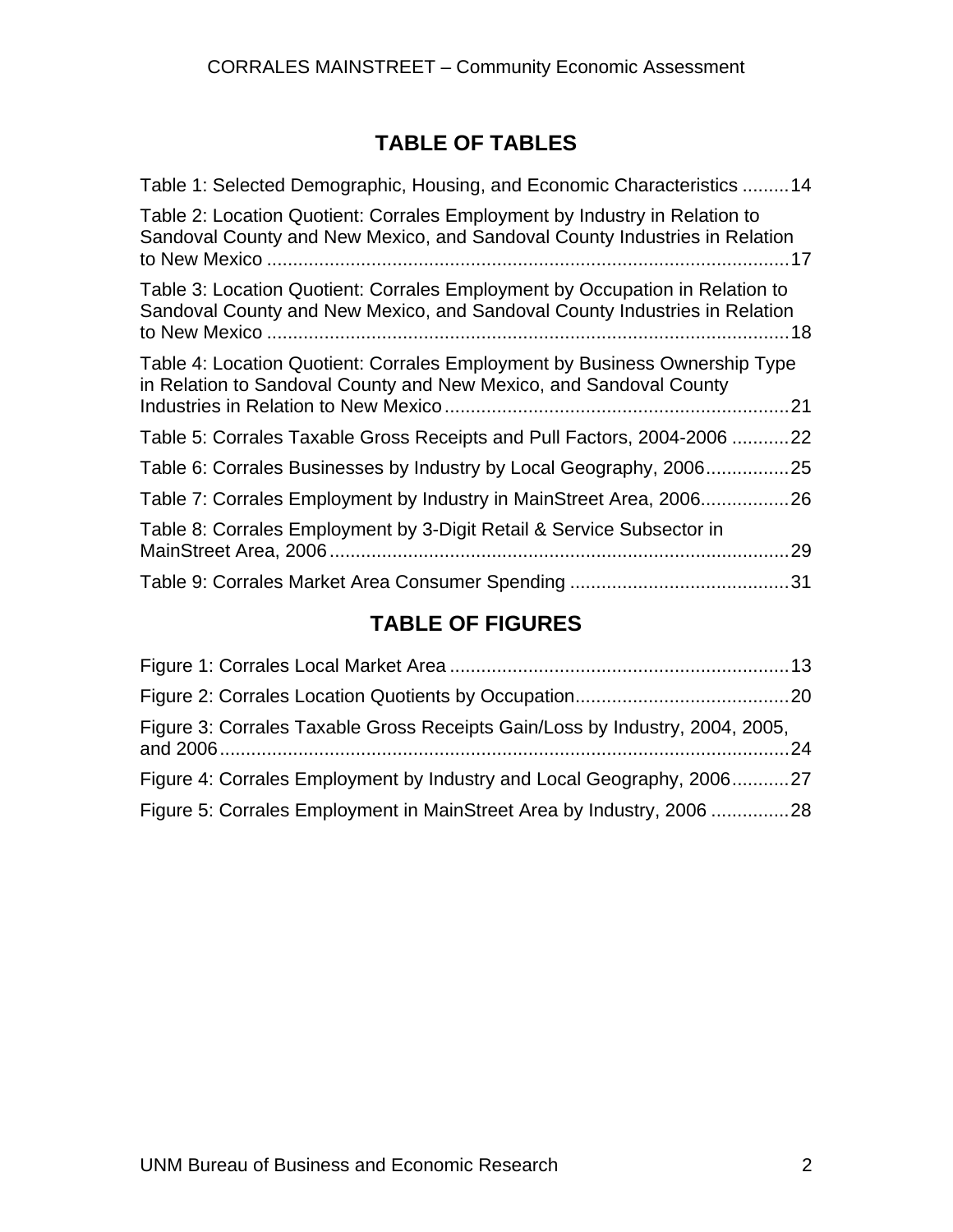# <span id="page-4-0"></span>**CORRALES – COMMUNITY ECONOMIC ASSESSMENT**

## **1. Demographics:** [1](#page-4-1)

- a. The population of the village of Corrales in 2006 is estimated to be 8,329. Since the early 1990s, Corrales's population has grown by an average annual rate of 2.8 percent, well above the 1.7 percent annual rate for New Mexico as a whole. ESRI® forecasts that this rate of growth will continue over the next few years, perhaps reaching 10,000 by 2013.
- b. Corrales's population is predominately white, non-Hispanic, with 29 percent of the population Hispanic, compared to a statewide proportion of 43 percent. Corrales's population is also significantly older than the statewide age. The median population of the village's population is estimated at 45.7 years old, compared to 32.6 years old for the state. The age structure of the community's population includes a very small cohort 20 to 39 years old (16 percent compared to 27 percent for New Mexico) and a very large 'Boomer' cohort 40 to 65 years old (47 percent compared to 32 percent). The differences in the age structure relative to the state are somewhat less evident among children and senior citizens.
- c. Through 2000, Corrales's residential population as a whole was not necessarily new to the community. Only 29 percent of the population had moved into their residence during the preceding 10 years, compared to 32.6 percent for the state. Yet, within Corrales, there was a very clear geographical pattern to growth. Of those living in the outlying parts of Corrales – more than a mile from the center of the MainStreet district – only 24 percent had lived in the community for at least 10 years (as of the 2000 Census), whereas 41 percent of the population living closest to the village center were long-term residents. This pattern is to be expected during a period of rapid residential development, but likely separates the experiences of persons living in different parts of the community.

## **2. Housing:** [2](#page-4-2)

a. In 2006, there was an estimated 3,480 housing units in the village of Corrales. Only about 5 percent of these units were vacant, far below the statewide rate of 13 percent. Fully 85 percent of the housing stock is single family detached houses; only 3 percent are multi-family units, and only 11 percent are mobile home units, compared to 15 percent

 $\overline{a}$ <sup>1</sup> See **Table 1** in the appendix  $\frac{2}{7}$ 

<span id="page-4-2"></span><span id="page-4-1"></span> $2$  Ibid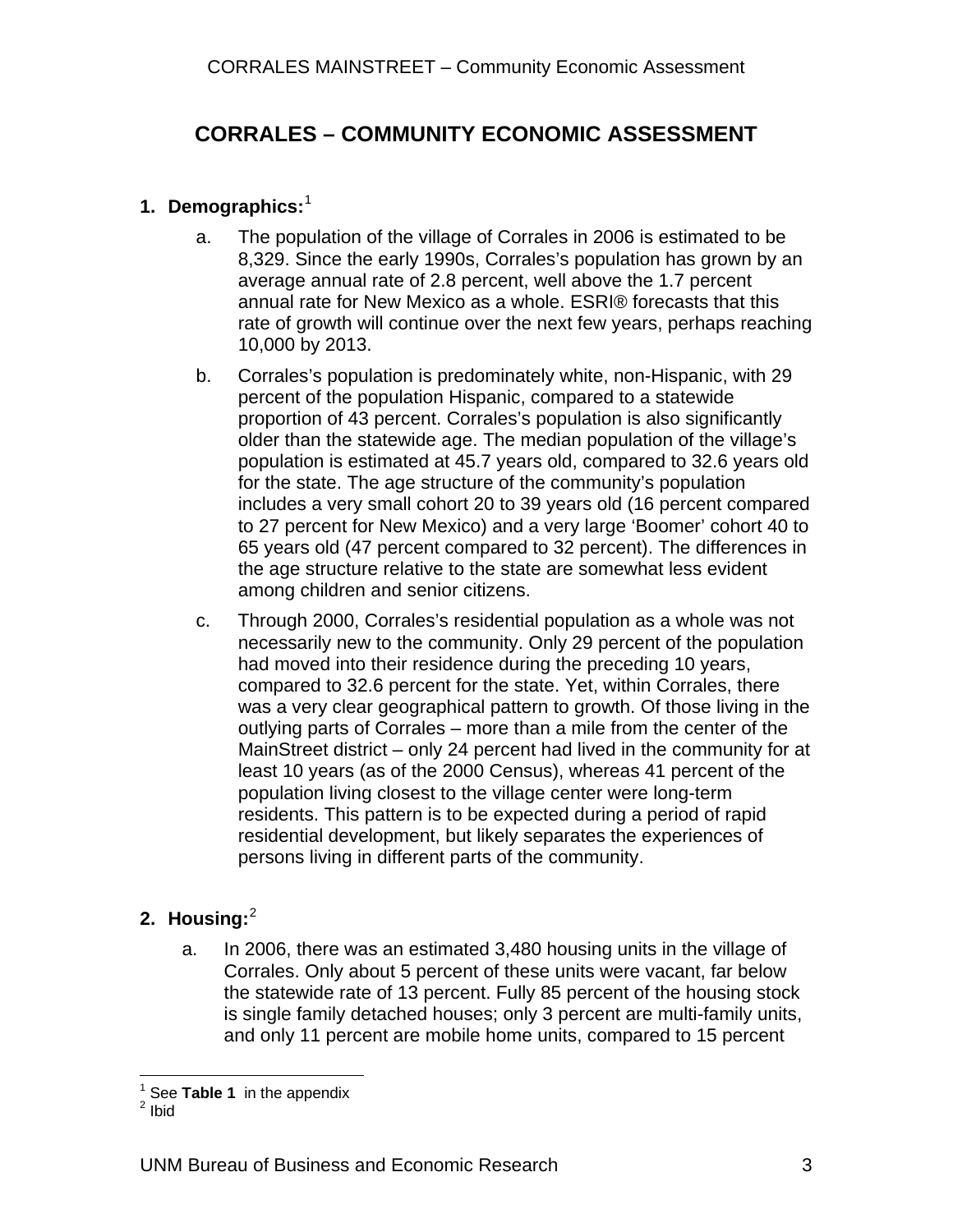<span id="page-5-0"></span>and 19 percent, respectively, for the state of New Mexico. Growth of the housing stock closely tracked the growth of the village's population: since 1990, the housing stock has grown by an average annual rate of 2.9 percent, though the rate of expansion has been somewhat less rapid during the past few years. As of 2000, 42 percent of the housing stock had been built within the preceding 10 years.

- b. The rate of home ownership in Corrales is very high 86 percent of occupied housing units are owner occupied, compared to 70 percent for New Mexico (which is slightly higher than the U.S. rate of home ownership).
- c. Property values in Corrales are exceptionally high by New Mexico standards. The median value of a home in Corrales in 2006 is estimated at \$357 thousand, 250 percent higher than the median value for the state. In 2000, only about 10 percent were valued under \$100 thousand, compared to more than 50 percent throughout New Mexico. Rental units, while scarce in Corrales, are relatively more in line with other parts of the state.
- **[3](#page-5-1). Income:**<sup>3</sup> Corrales is second only to Los Alamos as the wealthiest community in New Mexico. According to estimates by ESRI®, based on 2000 census data, per capita income in Corrales was \$42,651, nearly twice the statewide average. The household median income is estimated at \$80,344; the average income is skewed slightly higher.
	- a. Residents of Corrales earn incomes from a number of sources. In 2000, the proportion of households that 'earned income' (from employment) is a very high 85 percent; New Mexico's 80 percent exceeds the U.S. share by a couple of percentage points. The proportion of households earning income from investments is fully 55 percent, well above the 30 percent state level, and up substantially from 35 percent in 1990. The share receiving retirement incomes, and social security, is much more in line with the statewide pattern.
	- b. Poverty rates in Corrales are commensurately low, only 5 percent in 2000 (369 persons), compared to 18 percent in New Mexico and just over 12 percent for the U.S.
	- c. The distribution of income in Corrales is most clearly differentiated from that of the state at the extremes. Only 6 percent of Corrales households earn less than \$15,000, compared to 17 percent for the state, yet fully 39 percent of the village's households earn more than \$100,000, three times the share found across the state. Middle income earning households, from \$50,000 to \$100,000, are no more or less common in Corrales than the state.

<span id="page-5-1"></span> $3$  Ibid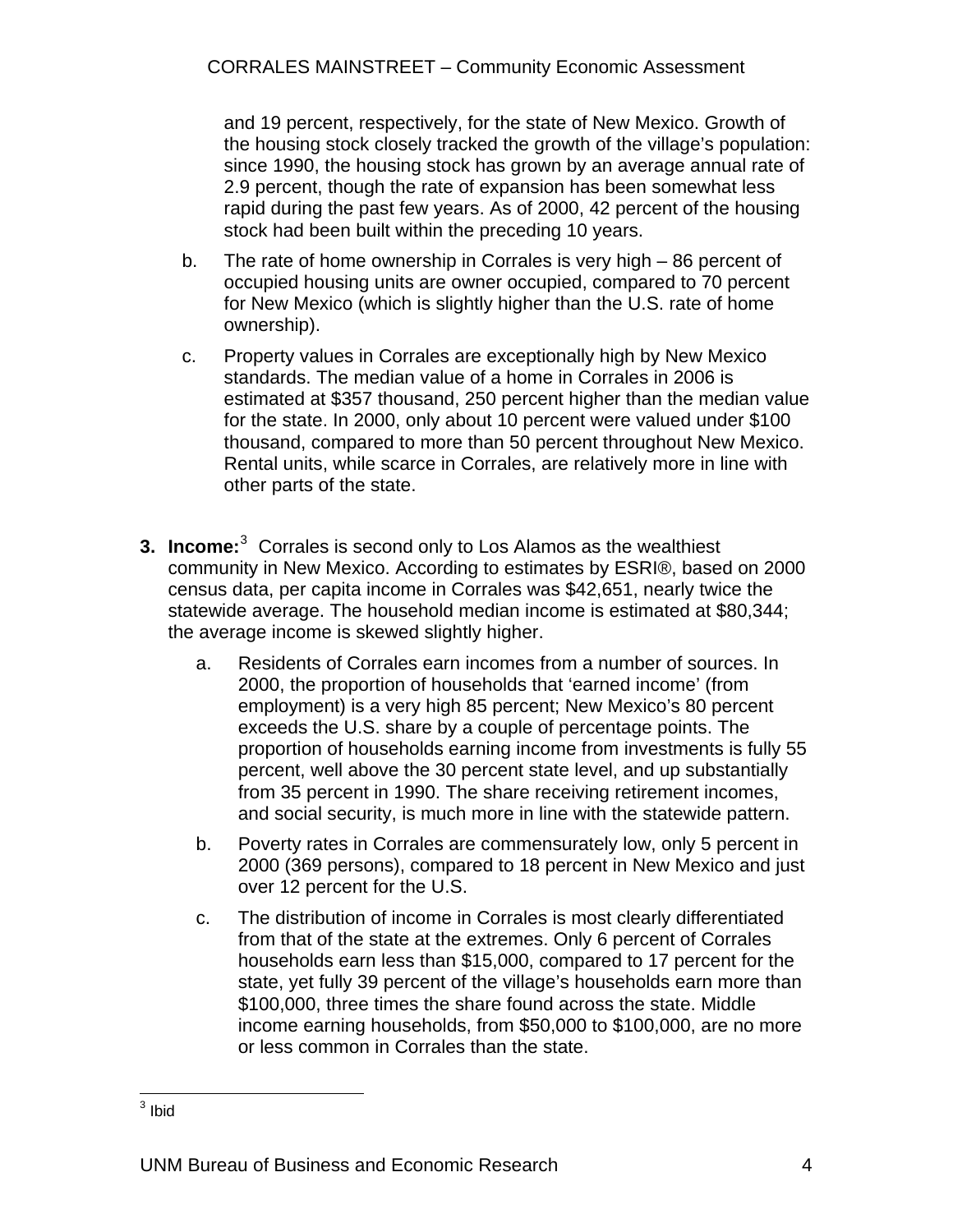- <span id="page-6-0"></span>**[4](#page-6-1). Economy:**<sup>4</sup> Corrales is a wealthy residential community with a very small economic base. With nearly 4,000 residents employed and only 880 jobs located in village, the vast majority of the village's residents work in other areas. By another measure, on a net basis, local businesses capture only about 1 of every 5 dollars spent by local residents and business; the remainder – about \$300 million– leaves the community each year.
	- a. Trade area: Corrales's retail and service businesses have three very distinct markets: i), local businesses provide 'low order' goods and services<sup>[5](#page-6-2)</sup> for local residents; ii) a number of small firms, most homebased, provide professional services to a national market; and iii) a few Corrales businesses provide 'high order' goods and services to customers throughout the Albuquerque metropolitan area, but particularly on the Westside. However, Corrales residents purchase most middle and higher order goods outside the village, mostly in Albuquerque.
	- b. Strengths: There is no sector or industry in Corrales that draws revenue into the village on a net basis. Residential development and real estate, and professional services are the largest industries, but even these result in leakages. During the period 2004-2006, construction firms registered in Corrales reported an average of \$26 million per year in taxable gross receipts; real estate accounted for an additional \$3 million per year. Professional and technical service firms reported average annual receipts of about \$9 million per year and, though impossible to disaggregate, 'other services' no doubt include some amount of professional services. Location quotients, which indicate the occupational and industrial structure of the workforce relative to Sandoval County or New Mexico as a whole, suggest that a reasonably large share of employees of these industries live in Corrales, supporting an argument that the induced impact of these activities on the local economy is positive.
	- c. Weaknesses: As a residential community, the limited development of the local economy is significant only in terms of the availability of services and the constraints imposed on the village's public finances. During recent years, property tax collections have yielded around \$600,000 per year, and gross receipt taxes an additional \$2 million. The village has a substantial unused levy capacity, which could be

 $\overline{a}$ 4 See **Tables 2-4** and **Figure 2** for location quotient data and **Table 5** and **Figure 3** for gross receipts data.

<span id="page-6-2"></span><span id="page-6-1"></span> $5$  Economists and economic geographers order goods and services from lower- to higher-order. Lower-order goods are inexpensive, frequently purchased, and available in many locations; milk, gasoline, pizza are a common examples. Middle-order goods include clothing, household goods, and furnishings. Higher-order goods include collectible art, jewelry, or specialized services such as medical surgery. Following the logic, a local economy is often analyzed in terms of the highestorder good or service that it offers.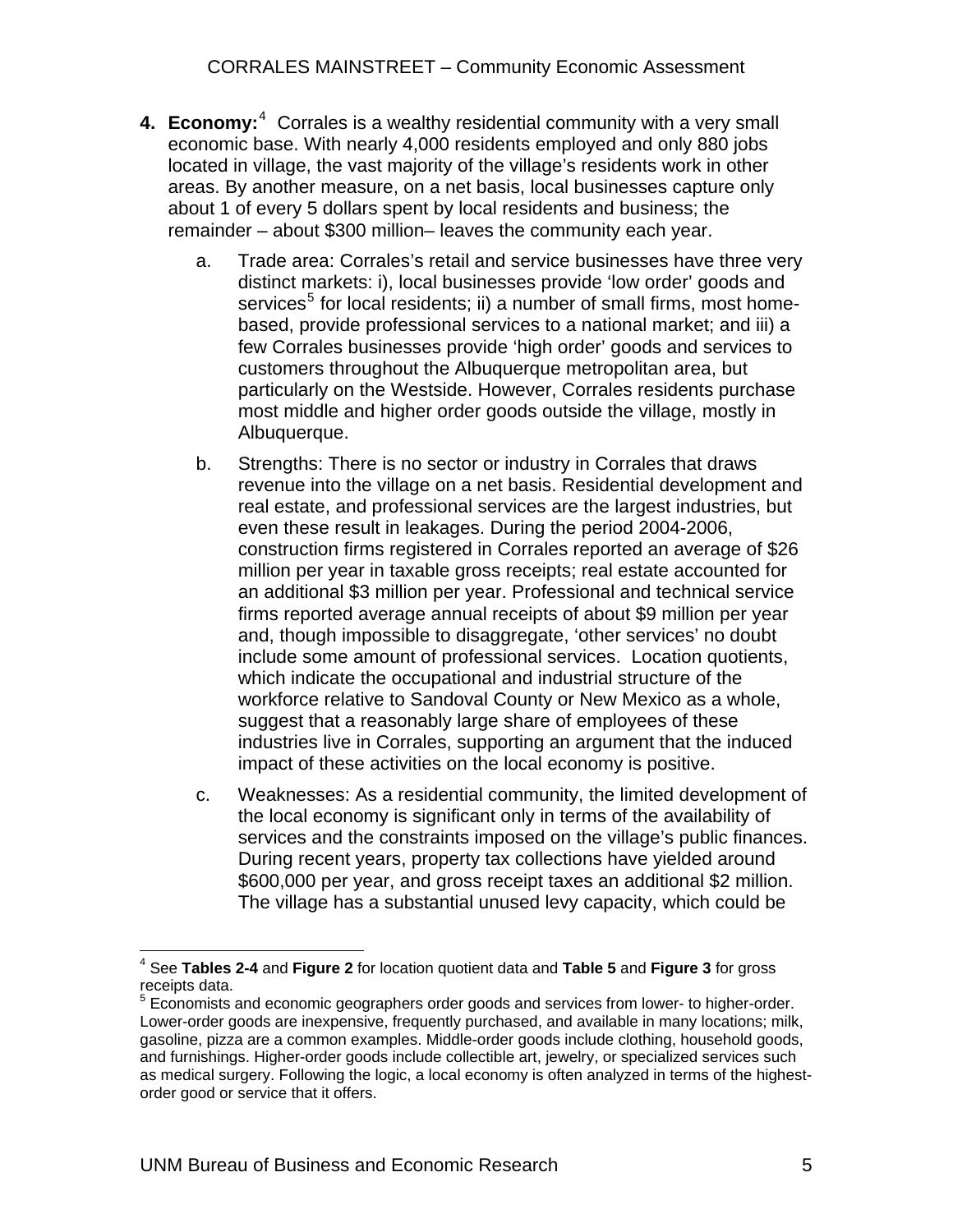used to expand services without a significant growth in business activity.

- <span id="page-7-0"></span>5. MainStreet:<sup>[6](#page-7-1)</sup> Corrales's MainStreet district runs north-south through the village center along Corrales Road from Meadowlark Road to Wagner Lane.
	- a. In 2006, 52 businesses were located in the MainStreet district, about one third of all Corrales-based businesses. These businesses employed a total of 373 workers, about 40 percent of the village's total employment base. By far the largest sector along MainStreet was food services, accounting for nearly one-third of the district's jobs. Various professional and technical service firms, construction companies, and health care providers – all typically without a street front presence – account for the majority of the remaining employment.
	- b. Corrales's MainStreet district is most notable for the very limited development of the retail sector. Of the 52 businesses, only 6 were engaged in retail in 2006; these businesses employed only 21 persons. It is common for retail businesses to account for at least one third of the economic activity in New Mexico's MainStreet communities. It is evident that Corrales offers an excellent opportunity to develop businesses in specialty retail and personal services.
	- c. About one in ten residents of Corrales (836 persons) lives within a quarter mile of the MainStreet district; one third (2,645 persons) live within one mile of the center of the district. The demographic profile of those living closest to the MainStreet district differs little from that of other parts of village – the median age of the population is slightly higher, as there are slightly fewer children. There are slightly more persons of Hispanic origin closer to the central district. Incomes are a bit lower nearer the center, but home values are somewhat higher. Most significantly, persons living closest to the MainStreet are much more likely to be long term residents of the village – more than 40 percent had lived in the community for at least 10 years compared to 24 percent in areas more than one mile from the center. Conversely, nearly one half of residents living in the outer parts of the village had arrived within five years of the 2000 Census, compared to about one third of those living closest to the center.
	- d. **Table 9** provides data on consumer spending by category for residents within a quarter mile of the MainStreet district, within a 3 minute drive of the district, and for Corrales as a whole. As this table shows, the average household in Corrales spends nearly \$37,000 on

<span id="page-7-1"></span> 6 See **Tables 6-8** and **Figures 4** and **5** for data on businesses and employment by industry; and **Table 9** and **Figure 1** for Corrales's local market area.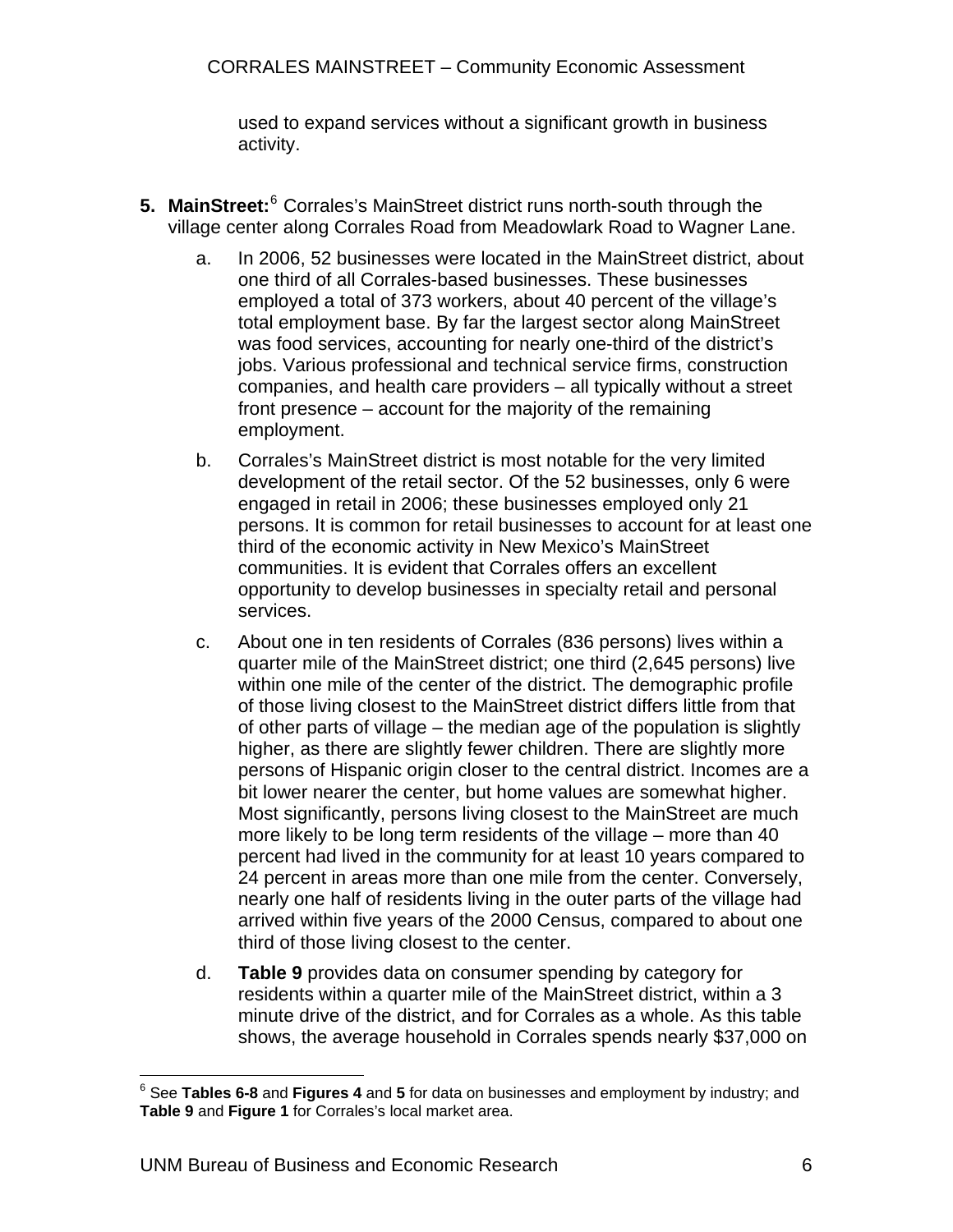<span id="page-8-0"></span>retail shopping, representing a substantial local market for village businesses. Village residents spend an estimate \$16 million per year in restaurants ('food away from home'); \$3.45 million on admissions to various forms of entertainment; nearly \$10 million on apparel; and more than \$10 million on both household furnishings and household services. Presently, the vast majority of these expenditures are made outside Corrales.

## **6. Opportunities and Challenges:**

- a. Corrales is an extremely affluent market with very limited commercial development. By all logic, the potential is limited only by the interests of the residents and village government to accommodate such development. The most evident opportunities are in areas such as specialty retail (art and crafts, house wares, apparel), personal services, and restaurants. The benefits of commercial development would include a broader base for village finances, the convenience of local services, and employment for residents (including young adults). A potentially negative consequence would be increased traffic and congestion in the village center, although there are many strategies that could be used to mitigate this problem.
- b. Corrales has an extremely narrow financial base. With only about \$350 per capita in gross receipts revenues and property tax revenues  $-$  one of the lowest rates in the state  $-$  the village has very limited resources to invest in infrastructure and public improvements. As Corrales 'builds out' and new construction slows, revenues will likely decline further, yet the village will continue to face the ongoing costs of service provision to the residential community.
- c. A principal constraint on the commercial development of the MainStreet district is limited infrastructure, including public water and sewer systems and a shortage of parking and sidewalks for pedestrian traffic. Some businesses have adequate parking for their clientele, but it very difficult to find public parking and to walk to and among neighboring businesses. Similarly, the streetscape is difficult and dangerous for bicyclists, discouraging village residents to leisurely access the area businesses.

.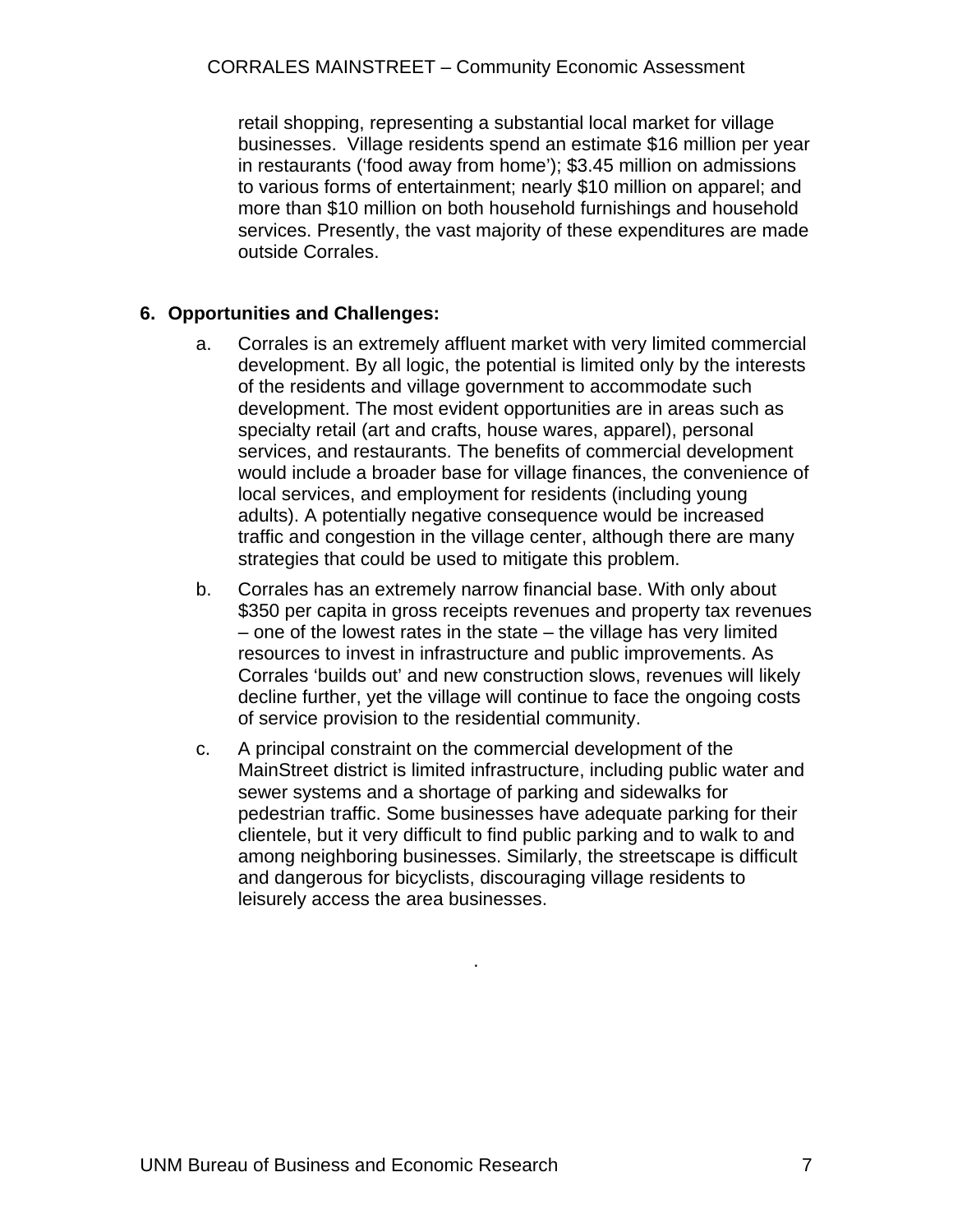# **EXPLANATION OF TABLES**

## <span id="page-9-0"></span>**Selected Demographic, Housing, and Economic Characteristics**

Source: ESRI® ArcGIS Business Analyst 9.2, which uses the U.S. Bureau of the Census 2000 Census of Population and Housing for 2000 data, and Acxiom's InfoBase® household database residential delivery statistics and residential postal delivery counts from the U.S. Postal Service, and residential construction data from Hanley Wood Market Intelligence, as well as other undisclosed ancillary sources for its 2006 forecasts. (These ancillary sources and the company's forecasting formulas are considered proprietary information.)

Data is provided for Corrales's MainStreet, the village, and the state of New Mexico for the years 2000 and 2006. Values are given in absolute terms and in percentages.

More information on the demographic forecasting methodology used by ESRI® can be found in "ESRI® Demographic Update Methodology 2006/2011, An ESRI® White Paper", Redlands, CA, June 2006.

## **Location Quotients**

Source: Census 2000 Summary File 3 (SF3); Tables 59-61. Calculations by UNM-BBER.

A location quotient indicates the relative concentration of employment by industry, occupation, and type of business ownership in of the residents of a given community, county, or region. The measures are relative to that of a 'base geography'. A location quotient is calculated as the ratio of local employment in a given industry, occupation, or ownership type to total employment, in relation to the same ratio for the base geography. Thus, a value of 1.00 indicates that employment of residents in a given industry, occupation, or type of business ownership, compared to total employment in the economy, is in exact proportion to that of the base geography. Values greater than 1.00 indicate that the industry, occupation, or ownership is more than proportionate to that of the base geography; a value less than 1.00 indicates the opposite.

The location quotient can be used to indicate the structure or 'role' of a local economy within its larger geography. This applies equally to the role of a village's economy within the county or state, or a county's economy within the state. As with pull factors, a location quotient helps to define the relative strengths and weaknesses of a local economy, measured in this case in terms of industrial, occupational, and ownership structures. Again, as with pull factors, this information can inform policies that aim to strengthen weaknesses or exploit strengths; the decision is again one of practicality and strategy rather than theory.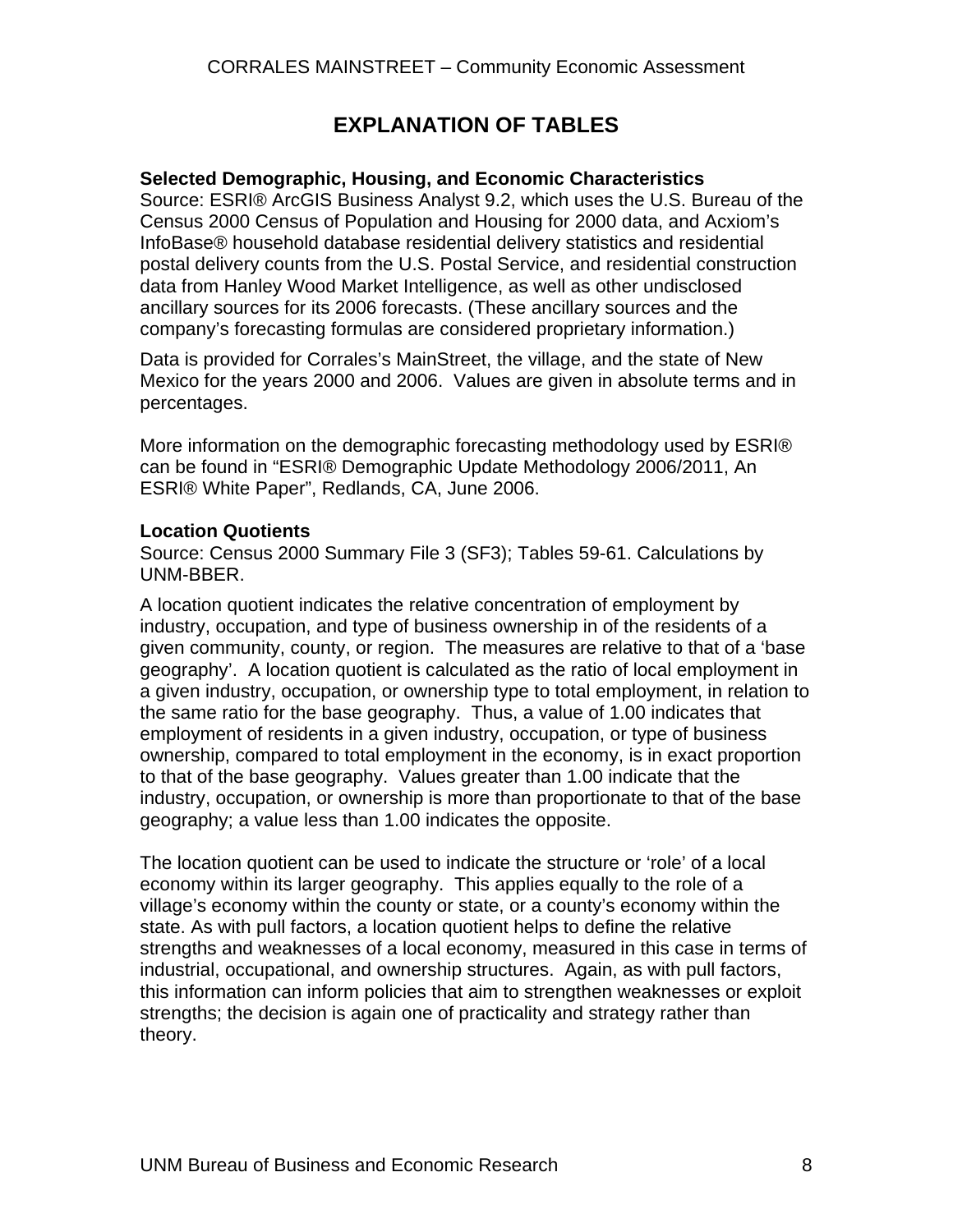## **Taxable Gross Receipts and Pull Factors**

Source: New Mexico Taxation and Revenue Department (NMTRD); calculations by UNM/BBER. Pull factors and net gain/loss were calculated using personal income data from the Regional Economic Information System, Bureau of Economic Analysis, U.S. Department of Commerce.

Data is provided for the years 2004, 2005, and 2006 and presented in 2006 dollars. Starting January 1, 2005, as a result of the passage of HB625 during the 2004 New Mexico legislative session, sales of most food and medical items were no longer subject to gross receipts tax. The New Mexico Taxation and Revenue Department estimates the amount of food and medical deductions made by businesses and this amount has been added to the taxable gross receipts (TGRs) for 2005 and 2006 in order to make the data consistent with the 2004 data.

Pull factors are calculated by dividing the ratio of the community's TGRs divided by the total personal income for that community by the same ratio for the state, i.e., (TGR<sub>Community</sub> / Income<sub>Community</sub>) / (TGR<sub>New Mexico</sub> / Income New Mexico).

There are several problems associated with gross receipts data.

- The data does not account for the value of the products sold. Rather data is categorized according to the type of business, i.e., sales of food from gasoline convenience stores are included in gasoline stations; groceries sold at Wal-Mart are included in Miscellaneous Retailers.
- Businesses are self-classified, and sometimes inaccurately so.
- Not all products are taxable as gross receipts in New Mexico; a notable example is gasoline.

A 'pull factor' indicates the capacity of an industrial sector (e.g., services, retail, and so on) to draw revenues into the local economy. A value of 100% is the break-even point. Values greater than 100% indicate that the business sector is drawing revenues into the local economy (more money is spent in the economy by those whose income is earned outside the community than money is spent by locals outside the community), whereas values less than 100% indicate that the sector is leaking money to other communities. Net gain/loss is derived from the pull factors. It is calculated as the difference between actual gross receipts and the 'expected value' of gross receipts (i.e., that which would be associated with a pull factor of 100%).

Note that it is natural that not all sectors will have a positive balance – every economy has its strengths and weaknesses. From a policy perspective, policies that reduce leakages and that exploit strengths are equally valid. The decision is a practical one – should energies be spent plugging holes or exploiting existing strengths?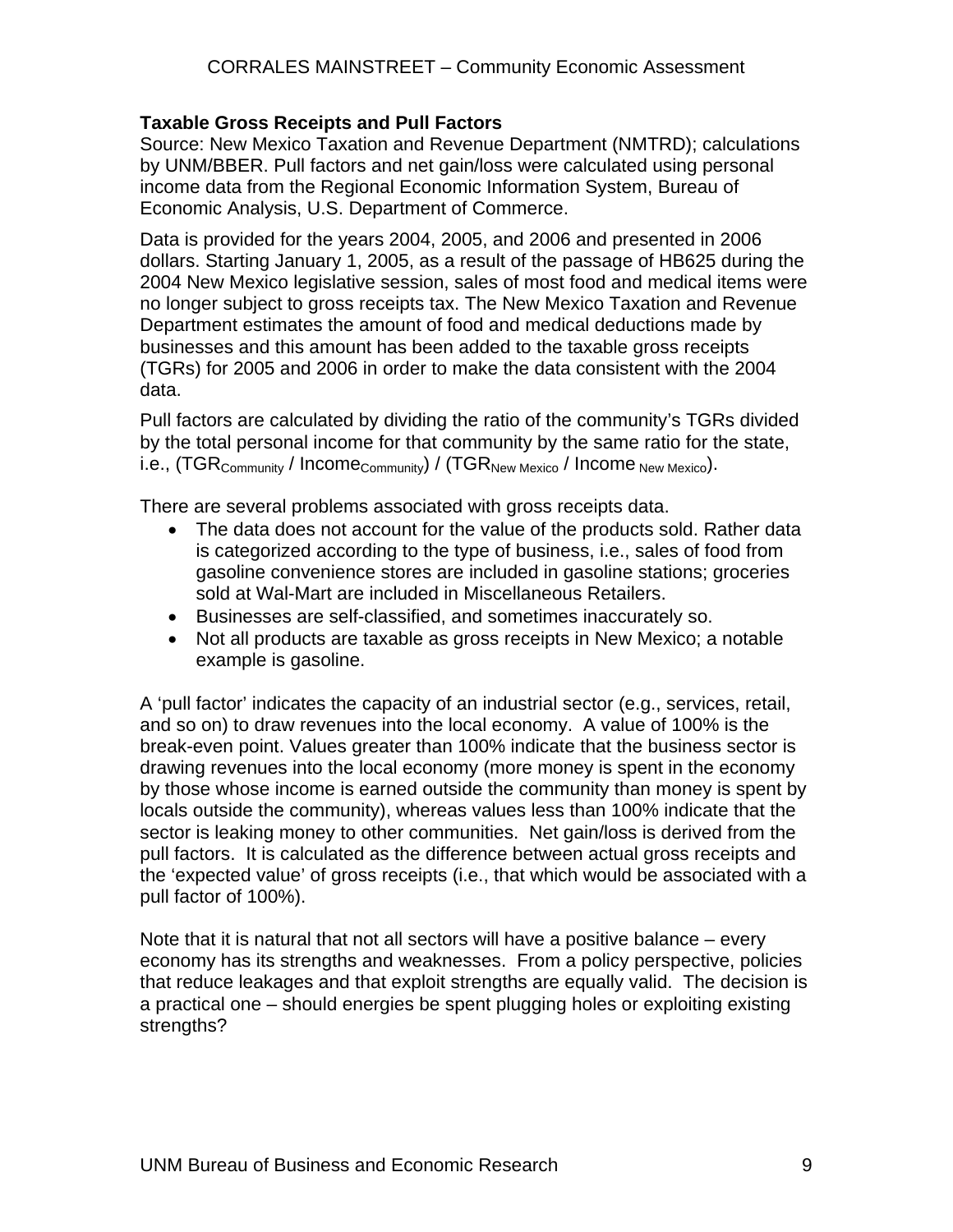#### **Businesses by Industry, in MainStreet Service Area**

Source: NM Department of Labor, ES-202 (Covered Employment Statistics), 2006; calculations by UNM-BBER.

ES-202 data is provided to UNM-BBER by the New Mexico Department of Labor under terms of confidentiality. Under the terms of this agreement, data can be reported only in aggregate or summary format, so that it is not possible to infer information pertaining to a specific business.

ES-202 data used in this report are 'establishment-level', meaning that UNM-BBER has information on industrial classification (NAICS), employment, and wages of each business establishment in the study area. Establishment-level data indicates that data is provided for each individual establishment; i.e., as opposed to a chain or brand. The key advantage of establishment-level data is that UNM-BBER is able to code the data according to the specific address of the establishment, allowing for analysis on a micro-geographical scale. In this report, UNM-BBER has coded the data according to locations within the MainStreet district (MS), in other parts of the village (village name) or in unincorporated parts of the county (COUNTY).

#### **MainStreet Geographical Definitions and Trade Area Maps**

Sources: New Mexico Department of Labor, ES-202 (Covered Employment Statistics), 2005; Bureau of Labor Statistics, Product Line Data, calculations by UNM-BBER; ESRI® ArcGIS 9.2 Business Analyst; ESRI® StreetMap™ USA. ESRI data sources include: Bureau of Labor Statistics, Consumer Expenditure Surveys (CEX), 2001, 2002, and 2003; U.S. Bureau of the Census, Population Division. ("ESRI® Demographic Update Methodology 2006/2011, An ESRI® White Paper," Redlands, CA, June 2006. Available at [www.esri.com/library/whitepapers/pdfs/demographic-update-methodology.pdf\)](http://www.esri.com/library/whitepapers/pdfs/demographic-update-methodology.pdf)

The village of Corrales provided boundaries for its MainStreet district. Utilizing latitude and longitude coordinates for business locations provided in the ES-202 data (Covered Employment Statistics) from the Department of Labor, BBER created a polygon on a map in ESRI® ArcGIS 9.2. BBER replaced the names of businesses with a numeric key in the ES-202 data due to the proprietary nature of the information. The location of these businesses was established through the use of X and Y coordinates included within the ES-202 data. These coordinates allowed for the construction of polygons that included all business points within the MainStreet district.

The Corrales trade area was established using three methods. First, BBER created a polygon that encompassed the MainStreet boundaries that were provided by the village. The linear construction of Corrales's Main Street required the use of a  $\frac{1}{4}$ -mile buffer around the entirety of the district. This buffer equates to the approximate distance a person would be willing to walk to any site within MainStreet and made it possible to capture the entire district. Second, a 3-minute drive time polygon was generated with the MainStreet district at its center. A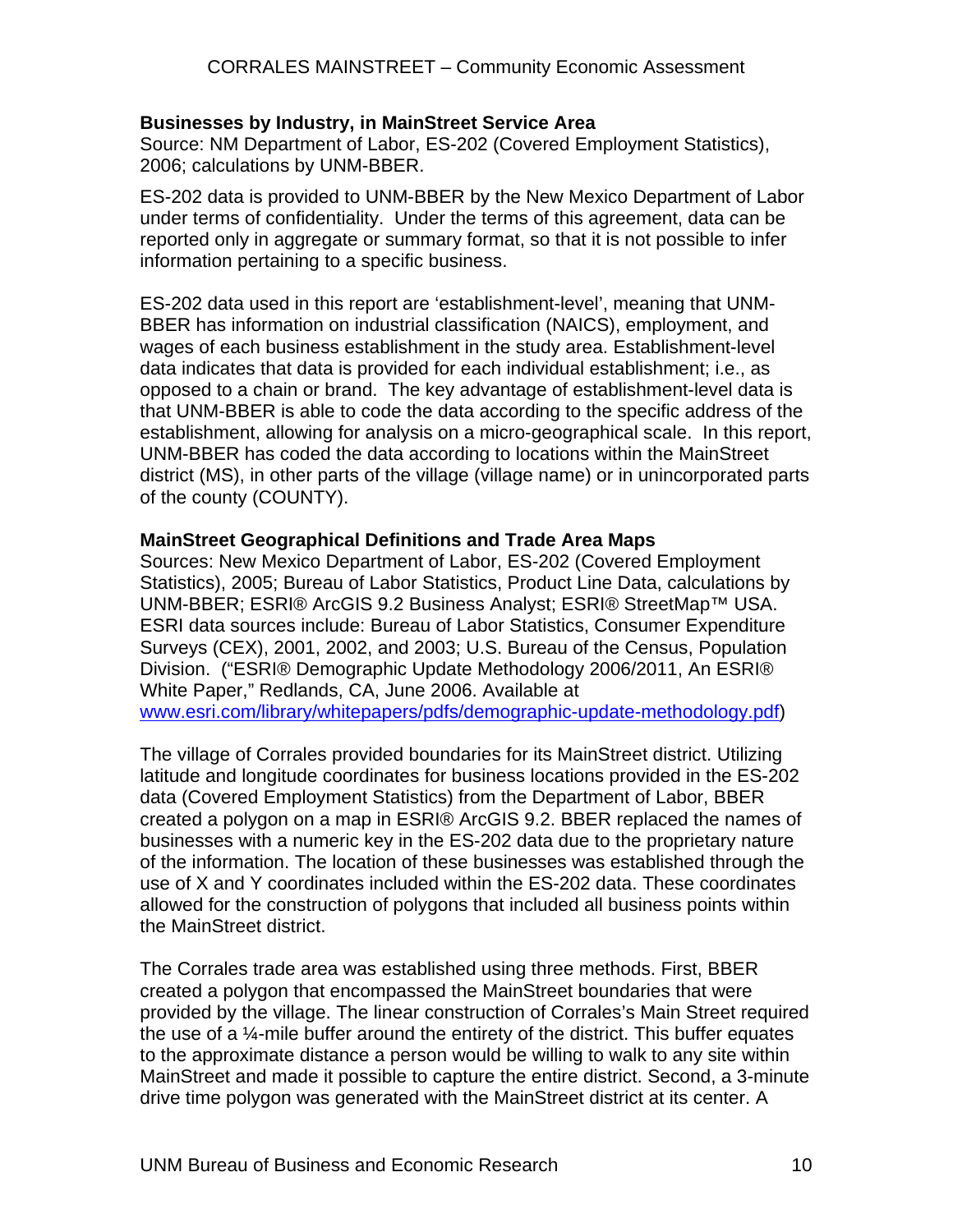target location within the MainStreet area was chosen based upon descriptions and maps provided by the village. This provided a representative focal point within the MainStreet boundaries, without specifying any one particular location. Third, the village limits were used as a trade area boundary.

Trade areas were based upon walking distance or drive times to the MainStreet site or location within the village limits of Corrales. Drive time polygons are generated using actual street networks in ESRI® StreetMap. Drive times are calculated using road access, road types, and speed limits. The polygon calculated at the local scale for 3-minute drive times was chosen to reflect a short and convenient route from a home or hotel. Set boundaries, such as the MainStreet buffers or village limits are not reflections of drive time calculations.

Consumer spending reports were generated for the MainStreet district (with a ¼ mile buffer), the 3-minute drive time polygon, the village of Corrales, and the state of New Mexico and include retail expenditure data. The data is directly associated with the geographic areas overlaid by the buffered Main Street polygon, the 3-minute drive time polygon, and the village and state boundaries. All of the data for a particular polygon is representative of the people living within the boundaries of that region. This data is derived from ESRI® ArcGIS 9.2 Business Analyst.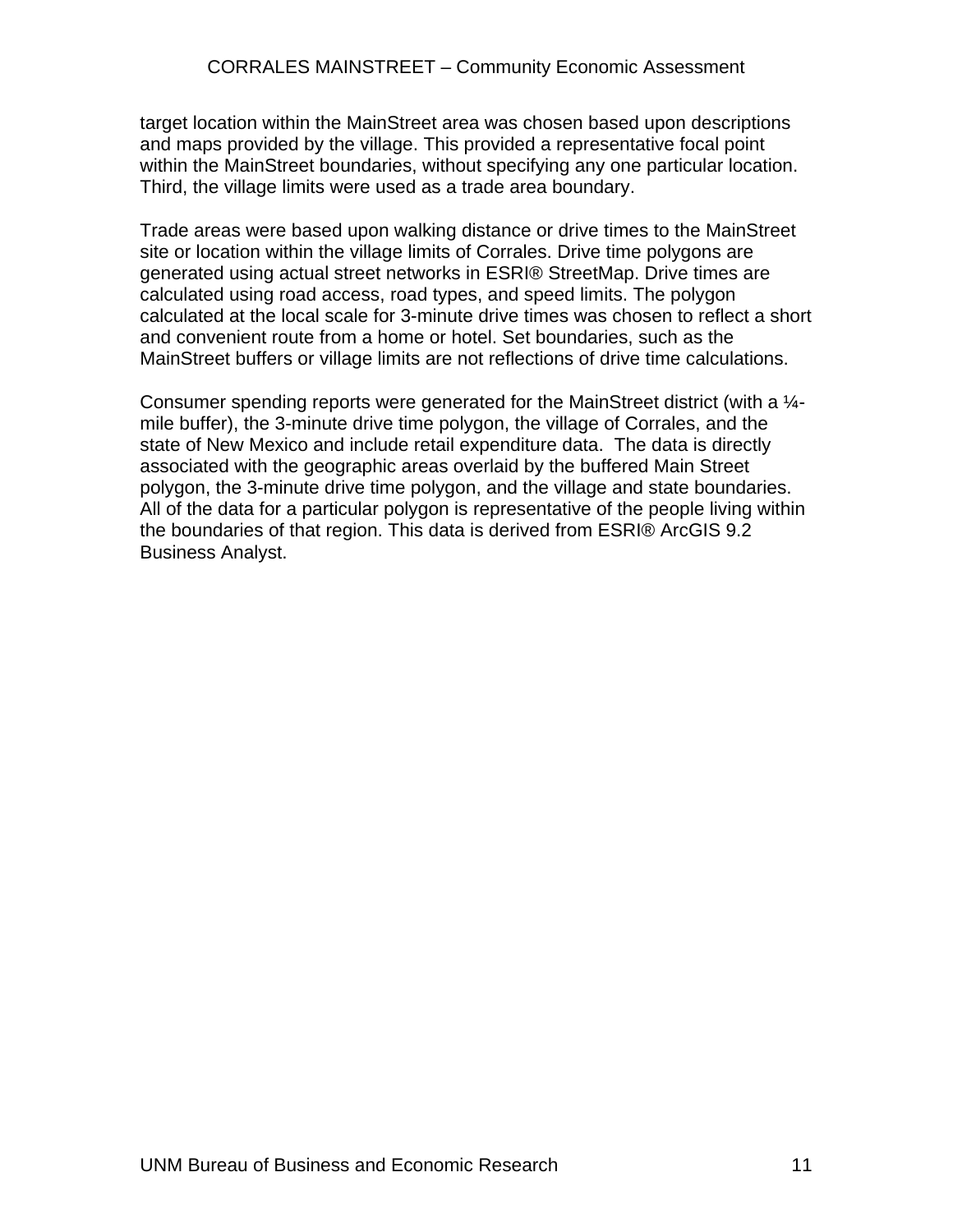# <span id="page-13-0"></span>**APPENDIX: TABLES AND FIGURES**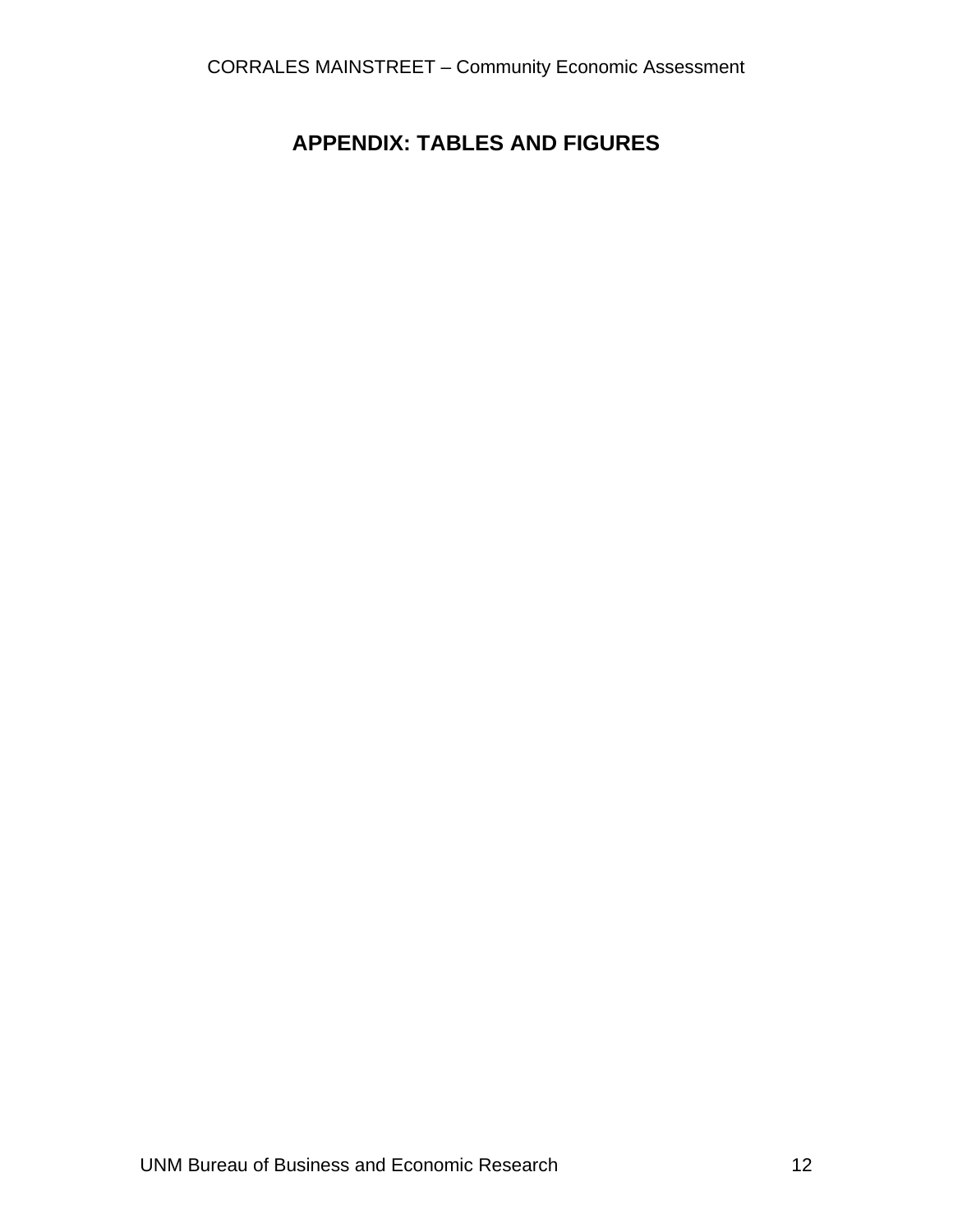

#### **FIGURE 1: CORRALES LOCAL MARKET AREA**

<span id="page-14-0"></span>Source: ESRI® StreetMap™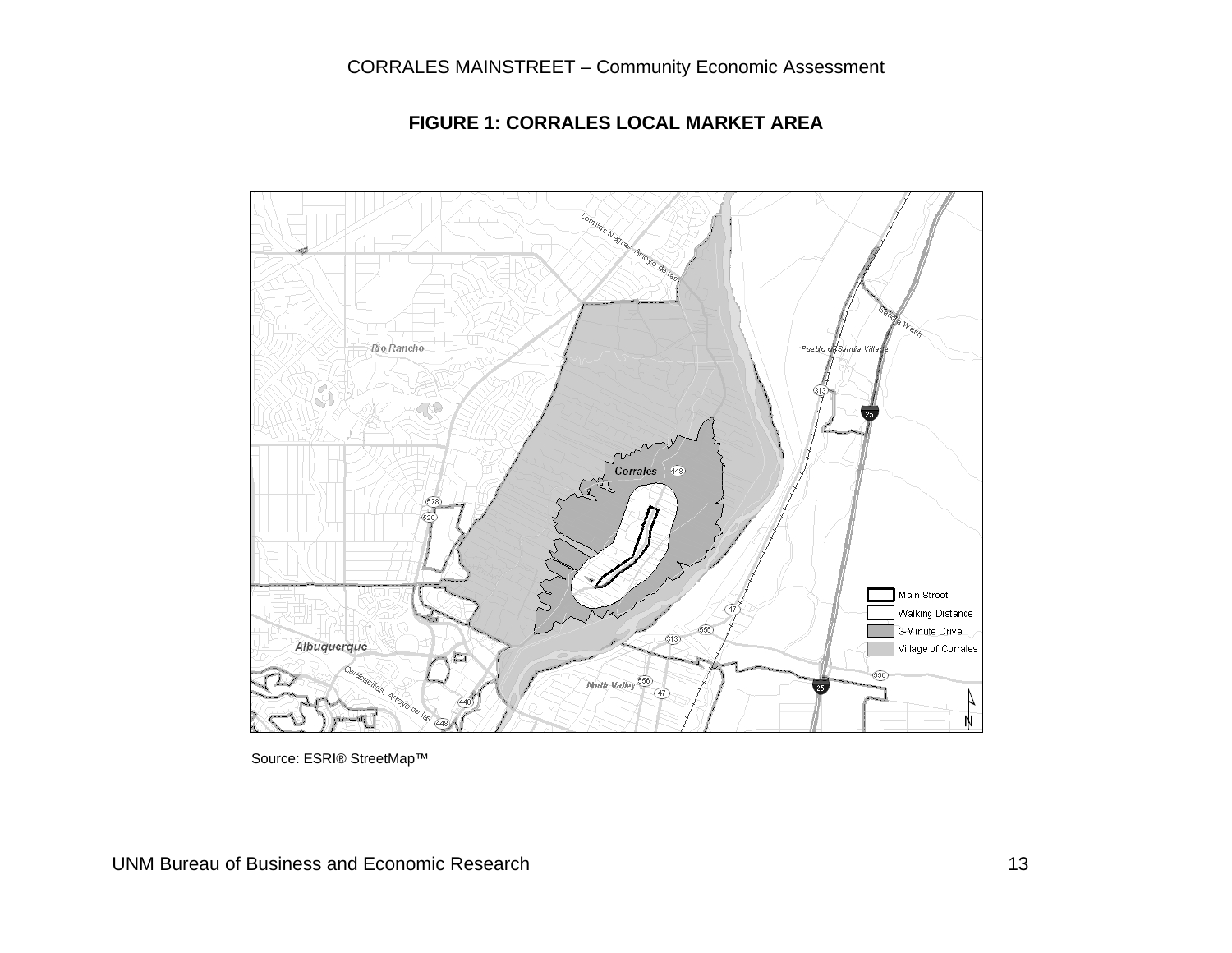#### **TABLE 1: SELECTED DEMOGRAPHIC, HOUSING, AND ECONOMIC CHARACTERISTICS**

<span id="page-15-0"></span>

|                                      | <b>MAINSTREET</b> | <b>3-MINUTE</b><br>DRIVE <sup>2</sup> | <b>CORRALES</b> | <b>NEW MEXICO</b> |
|--------------------------------------|-------------------|---------------------------------------|-----------------|-------------------|
| <b>DEMOGRAPHICS</b>                  |                   |                                       |                 |                   |
| Population (2006)                    | 836               | 2,645                                 | 8,329           | 1,956,417         |
| 2000-2006 Annual Growth Rate         | 1.98%             | 1.93%                                 | 2.14%           | 1.22%             |
| 2006-2011 Annual Growth Rate         | 2.57%             | 2.64%                                 | 2.75%           | 1.19%             |
| Households (2006):                   | 340               | 1,054                                 | 3,308           | 745,219           |
| 2000-2006 Annual Growth Rate         | 2.45%             | 2.42%                                 | 2.70%           | 1.59%             |
| 2006-2011 Annual Growth Rate         | 2.83%             | 2.90%                                 | 3.03%           | 1.40%             |
| <b>Average Household Size</b>        | 2.46              | 2.51                                  | 2.52            | 2.57              |
| Hispanic Origin (2006)               | 32%               | 33%                                   | 29%             | 44%               |
| Age Distribution (2006)              |                   |                                       |                 |                   |
| Under 19 y/o                         | 22%               | 23%                                   | 24%             | 29%               |
| 20-39 y/o                            | 16%               | 16%                                   | 16%             | 27%               |
| 40-64 y/o                            | 47%               | 47%                                   | 47%             | 32%               |
| 65 y/o and Over                      | 15%               | 15%                                   | 13%             | 12%               |
| Median Age (2006)                    | 47.2              | 46.8                                  | 45.7            | 35.2              |
| Resident for 10 years or more (2000) | 41.2%             | 40.8%                                 | 29.2%           | 32.6%             |
| <b>INCOME</b>                        |                   |                                       |                 |                   |
| Per Capita Income (2006)             | \$38,989          | \$38,074                              | \$42,651        | \$21,756          |
| Household Income (2006)              |                   |                                       |                 |                   |
| $<$ \$15,000                         | 7%                | 7%                                    | 6%              | 17%               |
| \$15,000-\$29,999                    | 12%               | 12%                                   | 9%              | 20%               |
| \$30,000-\$49,999                    | 18%               | 18%                                   | 17%             | 22%               |
| \$50,000-\$99,999                    | 28%               | 28%                                   | 29%             | 28%               |
| \$100,000 or more                    | 35%               | 35%                                   | 39%             | 13%               |
| Poverty Rate (2000)                  | <b>NA</b>         | <b>NA</b>                             | 5%              | 18%               |
| Median Household Income (2006)       | \$70,771          | \$69,998                              | \$80,344        | \$41,539          |
| Average Household Income (2006)      | \$99,959          | \$97,476                              | \$107,356       | \$56,341          |
| Households by Net Worth (2006)       |                   |                                       |                 |                   |
| $<$ \$15,000                         | 16%               | 16%                                   | 14%             | 32%               |
| \$15,000-\$49,999                    | 7%                | 7%                                    | 8%              | 14%               |
| \$50,000-\$249,999                   | 31%               | 32%                                   | 29%             | 29%               |
| \$500,000 or more                    | 45%               | 45%                                   | 49%             | 25%               |
| <b>Median Net Worth</b>              | \$204,495         | \$203,839                             | \$234,023       | \$64,802          |

<sup>1</sup> MainStreet boundaries with 1/4-mile buffer.

 $2$  Three-minute drive from center of MainStreet area, 4514 Corrales Road.

**Source: ESRI® ArcGIS 9.2 Business Analyst, using U.S. Bureau of the Census, 2000 Census of Population and Housing. ESRI® forecasts for 2006.**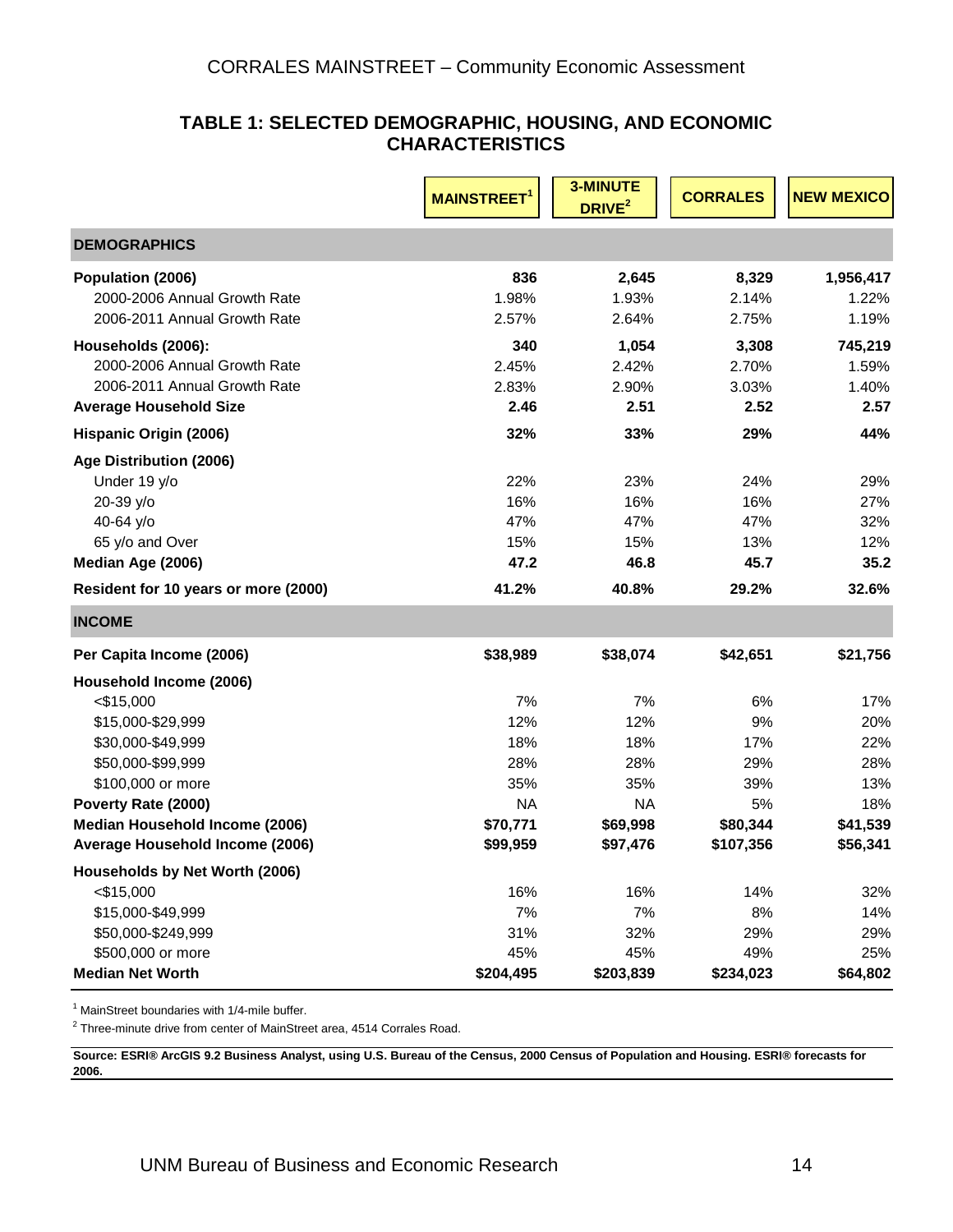#### **TABLE 1: SELECTED DEMOGRAPHIC, HOUSING, AND ECONOMIC CHARACTERISTICS, CONTINUED**

|                                                     | <b>MAINSTREET</b> | <b>3-MINUTE</b><br>DRIVE <sup>2</sup> | <b>CORRALES</b> | <b>NEW MEXICO</b> |
|-----------------------------------------------------|-------------------|---------------------------------------|-----------------|-------------------|
| <b>HOUSING</b>                                      |                   |                                       |                 |                   |
| <b>Housing Units (2006)</b>                         | 357               | 1,114                                 | 3,480           | 855,433           |
| <b>Owner Occupied Housing Units</b>                 | 79%               | 78%                                   | 82%             | 61%               |
| <b>Renter Occupied Housing Units</b>                | 16%               | 16%                                   | 13%             | 26%               |
| <b>Vacant Housing Units</b>                         | 5%                | 5%                                    | 5%              | 13%               |
| <b>Owner Occupied Housing Units by Value (2000)</b> | 258               | 794                                   | 2,538           | 474,435           |
| $<$ \$50,000                                        | 3.5%              | 3.3%                                  | 2.9%            | 22.7%             |
| \$50,000 - \$99.999                                 | 10.5%             | 10.6%                                 | 7.8%            | 31.1%             |
| \$100,000 - 199,999                                 | 15.5%             | 16.8%                                 | 23.3%           | 33.4%             |
| \$200,000 or more                                   | 70.5%             | 69.4%                                 | 66.0%           | 12.8%             |
| Median Home Value (2006)                            | \$401,087         | \$390,972                             | \$357,046       | \$141,359         |
| <b>Median Rent</b>                                  | \$469             | \$485                                 | \$566           | \$432             |
| <b>Average Rent</b>                                 | \$537             | \$558                                 | \$624           | \$463             |
| Housing Units by Units in Structure (2000)          | 315               | 988                                   | 3,056           | 780,579           |
| 1 unit                                              | 84%               | 83%                                   | 85%             | 66%               |
| $2 - 9$ units                                       | 3%                | 3%                                    | 2%              | 8%                |
| 10 - 20 units                                       | 1%                | 1%                                    | 1%              | 7%                |
| Mobile Home                                         | 12%               | 13%                                   | 11%             | 19%               |
| Other                                               | 1%                | 1%                                    | 0%              | 1%                |
| Housing Units by Year Structure Built (2000)        | 316               | 987                                   | 3,058           | 780,579           |
| 1990 to March 2000                                  | 22%               | 23%                                   | 42%             | 23%               |
| <b>Median Year Structure Built</b>                  | 1976              | 1977                                  | 1986            | 1977              |

<sup>1</sup> MainStreet boundaries with 1/4-mile buffer.

 $2$  Three-minute drive from center of MainStreet area, 4514 Corrales Road.

**Source: ESRI® ArcGIS 9.2 Business Analyst, using U.S. Bureau of the Census, 2000 Census of Population and Housing. ESRI® forecasts for 2006.**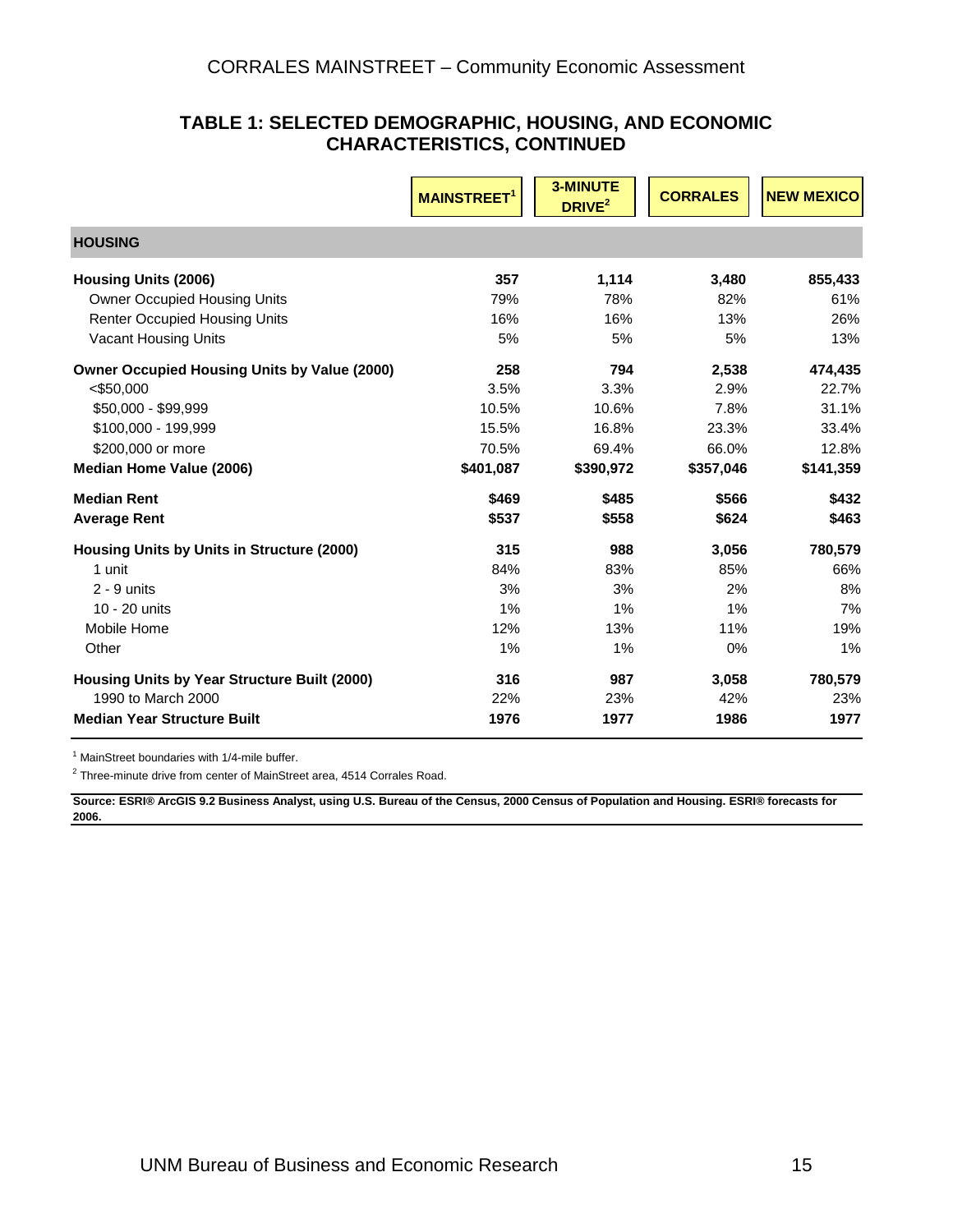#### **TABLE 1: SELECTED DEMOGRAPHIC, HOUSING, AND ECONOMIC CHARACTERISTICS, CONTINUED**

|                                                | <b>MAINSTREET</b> <sup>1</sup> | 3-MINUTE<br>DRIVE <sup>2</sup> | <b>CORRALES</b> | <b>NEW MEXICO</b> |
|------------------------------------------------|--------------------------------|--------------------------------|-----------------|-------------------|
| <b>LABOR FORCE CHARACTERISTICS</b>             |                                |                                |                 |                   |
| Educational Attainment (2000, 25 y/o and over) | 522                            | 1,656                          | 5,296           | 1,134,801         |
| No HS Diploma                                  | 9%                             | 9%                             | 6%              | 21%               |
| <b>High School Degree</b>                      | 17%                            | 18%                            | 17%             | 27%               |
| Some College or Associate Degree               | 23%                            | 24%                            | 27%             | 29%               |
| Bachelors Degree or Higher                     | 51%                            | 49%                            | 51%             | 23%               |
| Employment Status (2000, 16 y/o and over)      | 579                            | 1,842                          | 5,839           | 1,369,176         |
| Civilian Employed                              | 62%                            | 62%                            | 64%             | 56%               |
| Civilian Unemployed                            | 3%                             | 3%                             | 2%              | 4%                |
| In Armed Forces                                | 0%                             | 0%                             | 0%              | 1%                |
| Not In Labor Force                             | 35%                            | 35%                            | 34%             | 39%               |
| <b>Employment by Industry (2006)</b>           | 395                            | 1,244                          | 3,961           | 871,638           |
| Agriculture/Mining                             | 1%                             | 0%                             | 1%              | 4%                |
| Construction                                   | 10%                            | 10%                            | 10%             | 9%                |
| Manufacturing                                  | 5%                             | 6%                             | 10%             | 4%                |
| <b>Wholesale Trade</b>                         | 1%                             | 1%                             | 3%              | 3%                |
| <b>Retail Trade</b>                            | 5%                             | 5%                             | 5%              | 11%               |
| <b>Transportation/Utilities</b>                | 1%                             | 1%                             | 2%              | 4%                |
| Information                                    | 4%                             | 4%                             | 3%              | 2%                |
| Finance/Insurance/Real Estate                  | 5%                             | 4%                             | 4%              | 6%                |
| Services                                       | 60%                            | 60%                            | 55%             | 47%               |
| <b>Public Administration</b>                   | 9%                             | 9%                             | 8%              | 9%                |
| <b>Employment by Occupation (2006)</b>         | 395                            | 1,244                          | 3,961           | 871,638           |
| <b>White Collar</b>                            | 78%                            | 78%                            | 77%             | 58%               |
| Management/Business/Financial                  | 22%                            | 22%                            | 20%             | 11%               |
| Professional                                   | 37%                            | 36%                            | 38%             | 23%               |
| Sales                                          | 9%                             | 9%                             | 10%             | 11%               |
| <b>Administrative Support</b>                  | 10%                            | 10%                            | 9%              | 13%               |
| Services                                       | 10%                            | 10%                            | 9%              | 19%               |
| <b>Blue Collar</b>                             | 12%                            | 13%                            | 14%             | 23%               |
| Farming/Forestry/Fishing                       | 1%                             | 0%                             | 0%              | 1%                |
| Construction/Extraction                        | 5%                             | 5%                             | 6%              | $9\%$             |
| Installation/Maintenance/Repair                | 2%                             | 2%                             | 3%              | 4%                |
| Production                                     | 3%                             | 4%                             | 3%              | 4%                |
| <b>Transportation/Material Moving</b>          | 1%                             | 1%                             | 2%              | 5%                |
| Travel Time to Work (2000)                     | 353                            | 1,131                          | 3,706           | 759,177           |
| Worked at Home                                 | 8%                             | 9%                             | 8%              | 4%                |
| 0-19 minutes                                   | 29%                            | 30%                            | 32%             | 52%               |
| 20 minutes or more                             | 62%                            | 61%                            | 60%             | 44%               |

<sup>1</sup> MainStreet boundaries with 1/4-mile buffer.

 $2$  Three-minute drive from center of MainStreet area, 4514 Corrales Road.

**Source: ESRI® A rcGIS 9.2 Business Analyst, using U.S. Bureau of the Census, 2000 Census of Population and Housing. ESRI® forecasts for 2006.**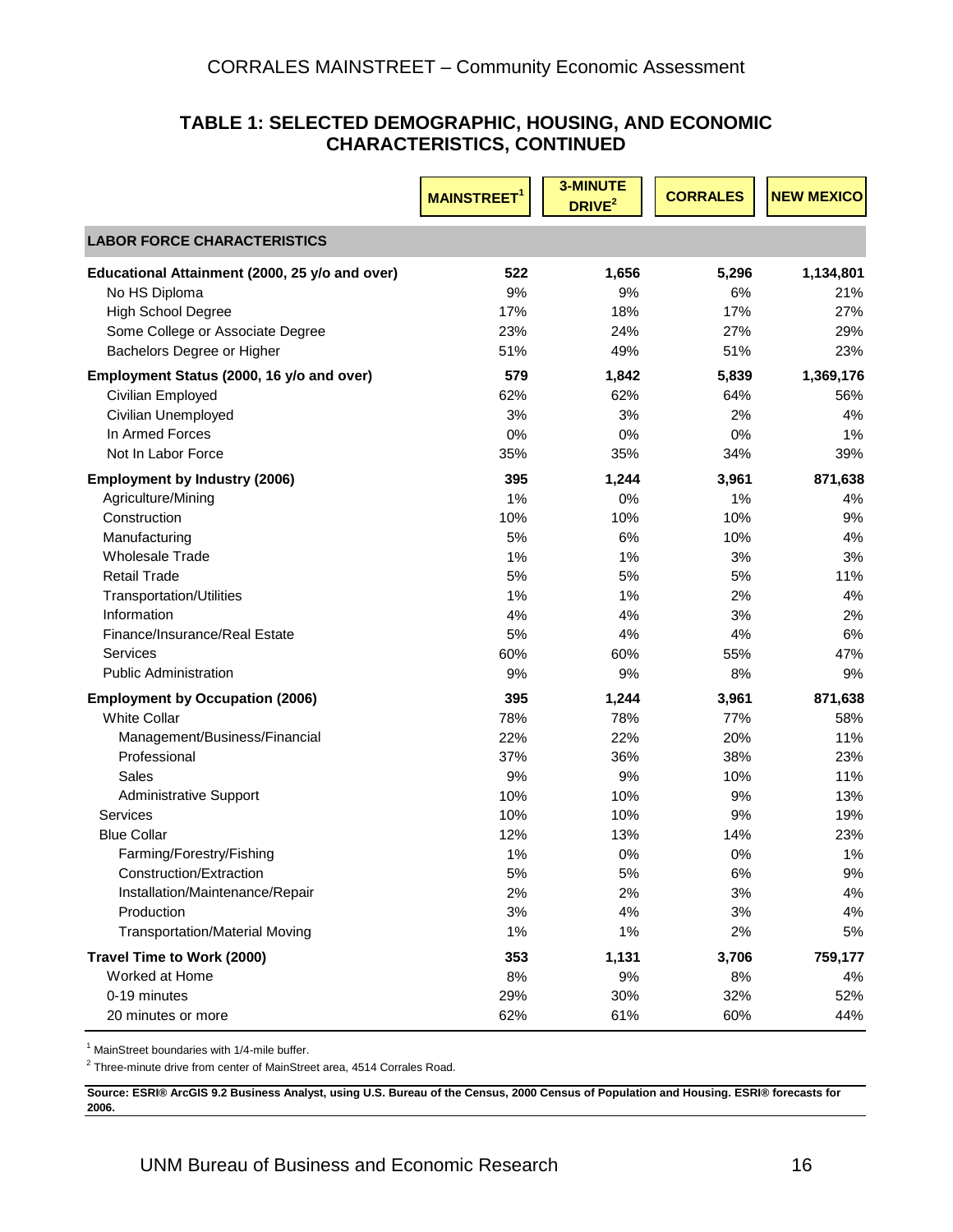#### **TABLE 2: LOCATION QUOTIENT: CORRALES EMPLOYMENT BY INDUSTRY IN RELATION TO SANDOVAL COUNTY AND NEW MEXICO, AND SANDOVAL COUNTY INDUSTRIES IN RELATION TO NEW MEXICO**

|                                                                            | <b>CORRALES</b>        |                   | <b>SANDOVAL</b><br><b>COUNTY</b> |
|----------------------------------------------------------------------------|------------------------|-------------------|----------------------------------|
|                                                                            | <b>SANDOVAL COUNTY</b> | <b>NEW MEXICO</b> | <b>NEW MEXICO</b>                |
| Agriculture; forestry; fishing and hunting; and mining                     | 1.00                   | 0.21              | 0.21                             |
| Agriculture; forestry; fishing and hunting                                 | 1.26                   | 0.39              | 0.31                             |
| Mining                                                                     | 0.00                   | 0.00              | 0.09                             |
| <b>Construction</b>                                                        | 1.14                   | 1.18              | 1.03                             |
| <b>Manufacturing</b>                                                       | 1.09                   | 2.21              | 2.02                             |
| Wholesale trade                                                            | 0.86                   | 0.93              | 1.09                             |
| <b>Retail trade</b>                                                        | 0.48                   | 0.48              | 1.01                             |
| Transportation and warehousing; and utilities                              | 0.33                   | 0.33              | 1.01                             |
| Transportation and warehousing                                             | 0.30                   | 0.33              | 1.08                             |
| <b>Utilities</b>                                                           | 0.44                   | 0.36              | 0.81                             |
| Information                                                                | 0.74                   | 0.99              | 1.34                             |
| Finance; insurance; real estate and rental and leasing                     | 0.85                   | 0.91              | 1.07                             |
| Finance and insurance                                                      | 0.64                   | 0.73              | 1.15                             |
| Real estate and rental and leasing                                         | 1.31                   | 1.21              | 0.93                             |
| Professional; scientific; management; administrative; and waste management | 1.65                   | 1.82              | 1.10                             |
| Professional; scientific; and technical services                           | 2.37                   | 2.52              | 1.06                             |
| Management of companies and enterprises                                    | 0.00                   | 0.00              | 4.04                             |
| Administrative and support and waste management services                   | 0.38                   | 0.45              | 1.17                             |
| <b>Educational; health and social services</b>                             | 1.16                   | 0.93              | 0.80                             |
| <b>Educational services</b>                                                | 1.37                   | 0.97              | 0.70                             |
| Health care and social assistance                                          | 0.99                   | 0.89              | 0.89                             |
| Arts; entertainment; recreation; accommodation and food services           | 0.94                   | 0.86              | 0.92                             |
| Arts; entertainment; and recreation                                        | 1.07                   | 1.15              | 1.08                             |
| Accommodation and food services                                            | 0.89                   | 0.77              | 0.86                             |
| Other services (except public administration)                              | 1.21                   | 1.09              | 0.90                             |
| <b>Public administration</b>                                               | 0.92                   | 0.84              | 0.92                             |

<span id="page-18-0"></span>**Source: Census 2000 Summary File 3 (SF 3) - Sample Data; P49. Universe: Employed civilian population 16 years and over. Calculations by BBER, 2007.**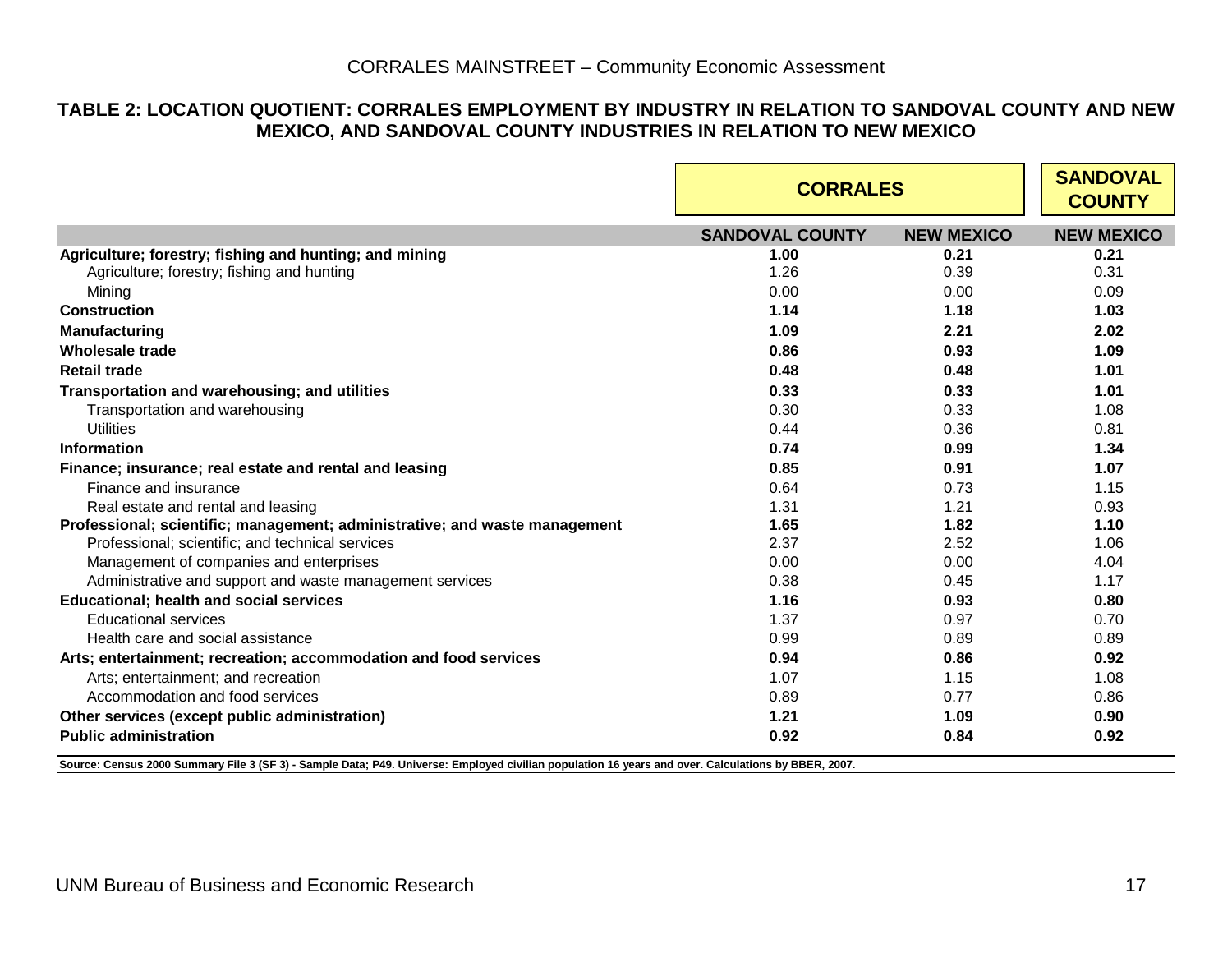#### **TABLE 3: LOCATION QUOTIENT: CORRALES EMPLOYMENT BY OCCUPATION IN RELATION TO SANDOVAL COUNTY AND NEW MEXICO, AND SANDOVAL COUNTY INDUSTRIES IN RELATION TO NEW MEXICO**

<span id="page-19-0"></span>

|                                                                               |                        | <b>CORRALES</b>   |                   |  |
|-------------------------------------------------------------------------------|------------------------|-------------------|-------------------|--|
|                                                                               | <b>SANDOVAL COUNTY</b> | <b>NEW MEXICO</b> | <b>NEW MEXICO</b> |  |
| Management; professional; and related occupations                             | 1.57                   | 1.66              | 1.06              |  |
| Management; business; and financial operations occupations                    | 1.71                   | 1.83              | 1.07              |  |
| Management occupations; except farmers and farm managers                      | 1.82                   | 2.09              | 1.15              |  |
| Farmers and farm managers                                                     | 2.62                   | 0.49              | 0.19              |  |
| Business and financial operations occupations                                 | 1.41                   | 1.54              | 1.09              |  |
| Business operations specialists                                               | 1.44                   | 1.79              | 1.24              |  |
| <b>Financial specialists</b>                                                  | 1.37                   | 1.30              | 0.95              |  |
| Professional and related occupations                                          | 1.50                   | 1.57              | 1.05              |  |
| Computer and mathematical occupations                                         | 1.18                   | 1.67              | 1.41              |  |
| Architecture and engineering occupations                                      | 1.19                   | 2.25              | 1.90              |  |
| Architects; surveyors; cartographers; and engineers                           | 2.09                   | 2.79              | 1.33              |  |
| Drafters; engineering; and mapping technicians                                | 0.42                   | 1.25              | 2.96              |  |
| Life; physical; and social science occupations                                | 1.83                   | 1.48              | 0.81              |  |
| Community and social services occupations                                     | 1.26                   | 1.14              | 0.90              |  |
| Legal occupations                                                             | 3.04                   | 3.04              | 1.00              |  |
| Education; training; and library occupations                                  | 1.27                   | 0.98              | 0.77              |  |
| Arts; design; entertainment; sports; and media occupations                    | 1.69                   | 1.74              | 1.03              |  |
| Healthcare practitioners and technical occupations                            | 1.80                   | 1.76              | 0.98              |  |
| Health diagnosing and treating practitioners and technical occupations        | 2.16                   | 2.16              | 1.00              |  |
| Health technologists and technicians                                          | 0.82                   | 0.75              | 0.91              |  |
| <b>Service occupations</b>                                                    | 0.52                   | 0.46              | 0.87              |  |
| Healthcare support occupations                                                | 0.39                   | 0.34              | 0.87              |  |
| Protective service occupations                                                | 0.30                   | 0.34              | 1.14              |  |
| Fire fighting; prevention; and law enforcement workers; including supervisors | 0.56                   | 0.59              | 1.06              |  |
| Other protective service workers; including supervisors                       | 0.00                   | 0.00              | 1.25              |  |
| Food preparation and serving related occupations                              | 0.66                   | 0.54              | 0.82              |  |
| Building and grounds cleaning and maintenance occupations                     | 0.50                   | 0.38              | 0.75              |  |
| Personal care and service occupations                                         | 0.63                   | 0.57              | 0.90              |  |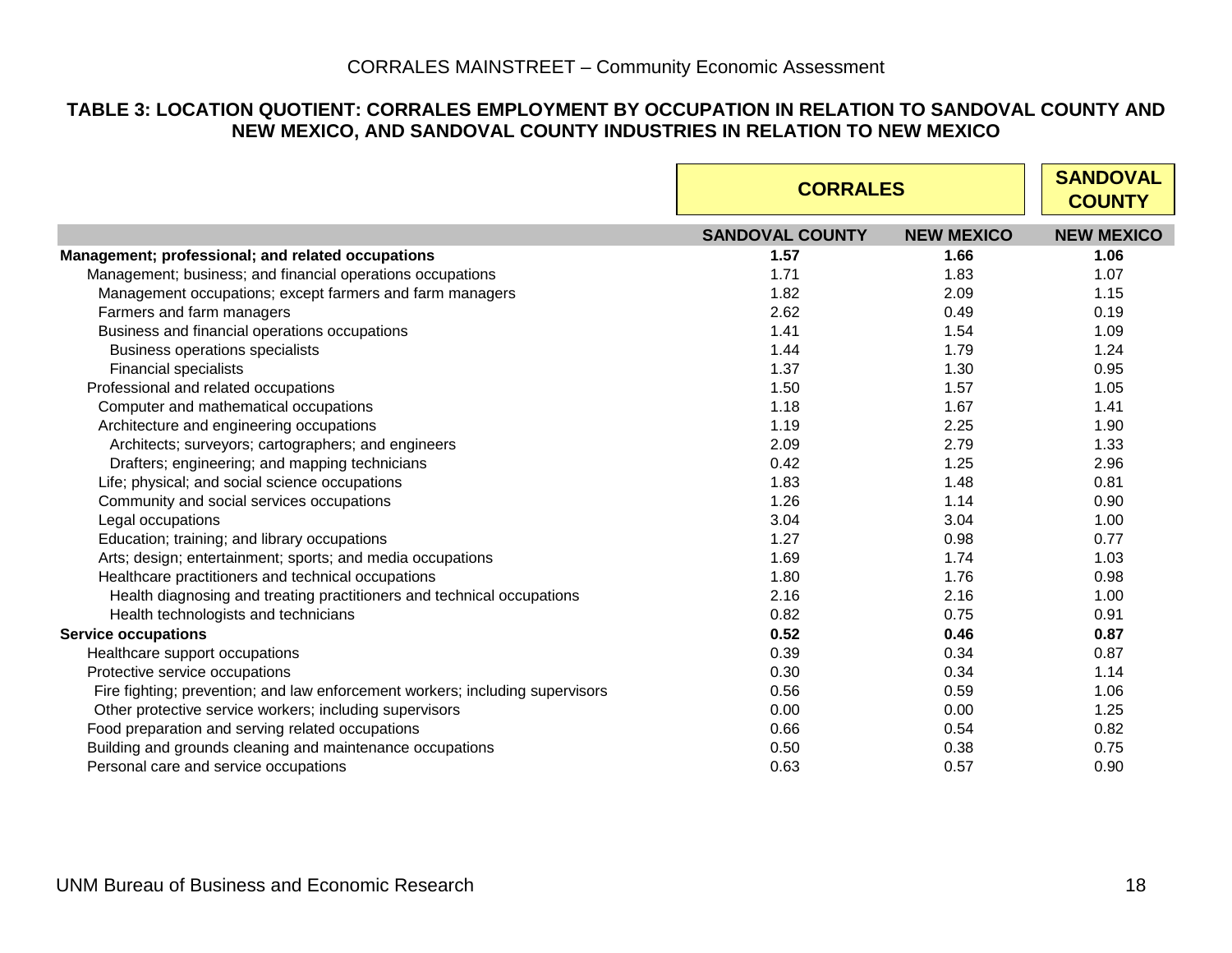#### **TABLE 3: LOCATION QUOTIENT: CORRALES EMPLOYMENT BY OCCUPATION IN RELATION TO SANDOVAL COUNTY AND NEW MEXICO, AND SANDOVAL COUNTY INDUSTRIES IN RELATION TO NEW MEXICO, CONTINUED**

|                                                                                                                                                                                | <b>CORRALES</b>        | <b>SANDOVAL</b><br><b>COUNTY</b> |                   |
|--------------------------------------------------------------------------------------------------------------------------------------------------------------------------------|------------------------|----------------------------------|-------------------|
|                                                                                                                                                                                | <b>SANDOVAL COUNTY</b> | <b>NEW MEXICO</b>                | <b>NEW MEXICO</b> |
| Sales and office occupations                                                                                                                                                   | 0.75                   | 0.81                             | 1.07              |
| Sales and related occupations                                                                                                                                                  | 0.93                   | 1.00                             | 1.07              |
| Office and administrative support occupations                                                                                                                                  | 0.62                   | 0.66                             | 1.08              |
| Farming; fishing; and forestry occupations                                                                                                                                     | 1.07                   | 0.27                             | 0.25              |
| Construction; extraction; and maintenance occupations                                                                                                                          | 0.74                   | 0.68                             | 0.91              |
| Construction and extraction occupations                                                                                                                                        | 0.82                   | 0.68                             | 0.83              |
| Supervisors; construction and extraction workers                                                                                                                               | 0.77                   | 0.91                             | 1.18              |
| Construction trades workers                                                                                                                                                    | 0.84                   | 0.70                             | 0.83              |
| <b>Extraction workers</b>                                                                                                                                                      | 0.00                   | 0.00                             | 0.11              |
| Installation; maintenance; and repair occupations                                                                                                                              | 0.65                   | 0.68                             | 1.05              |
| Production; transportation; and material moving occupations                                                                                                                    | 0.63                   | 0.63                             | 1.00              |
| Production occupations                                                                                                                                                         | 0.80                   | 0.93                             | 1.17              |
| Transportation and material moving occupations                                                                                                                                 | 0.40                   | 0.34                             | 0.85              |
| Supervisors; transportation and material moving workers                                                                                                                        | 0.00                   | 0.00                             | 1.06              |
| Aircraft and traffic control occupations                                                                                                                                       | 0.81                   | 1.75                             | 2.16              |
| Motor vehicle operators                                                                                                                                                        | 0.13                   | 0.12                             | 0.93              |
| Rail; water and other transportation occupations                                                                                                                               | 2.89                   | 1.31                             | 0.45              |
| Material moving workers<br>Source: Census 2000 Summary File 3 (SF 3) - Sample Data; P49. Universe: Employed civilian population 16 years and over. Calculations by BBER, 2007. | 0.67                   | 0.46                             | 0.68              |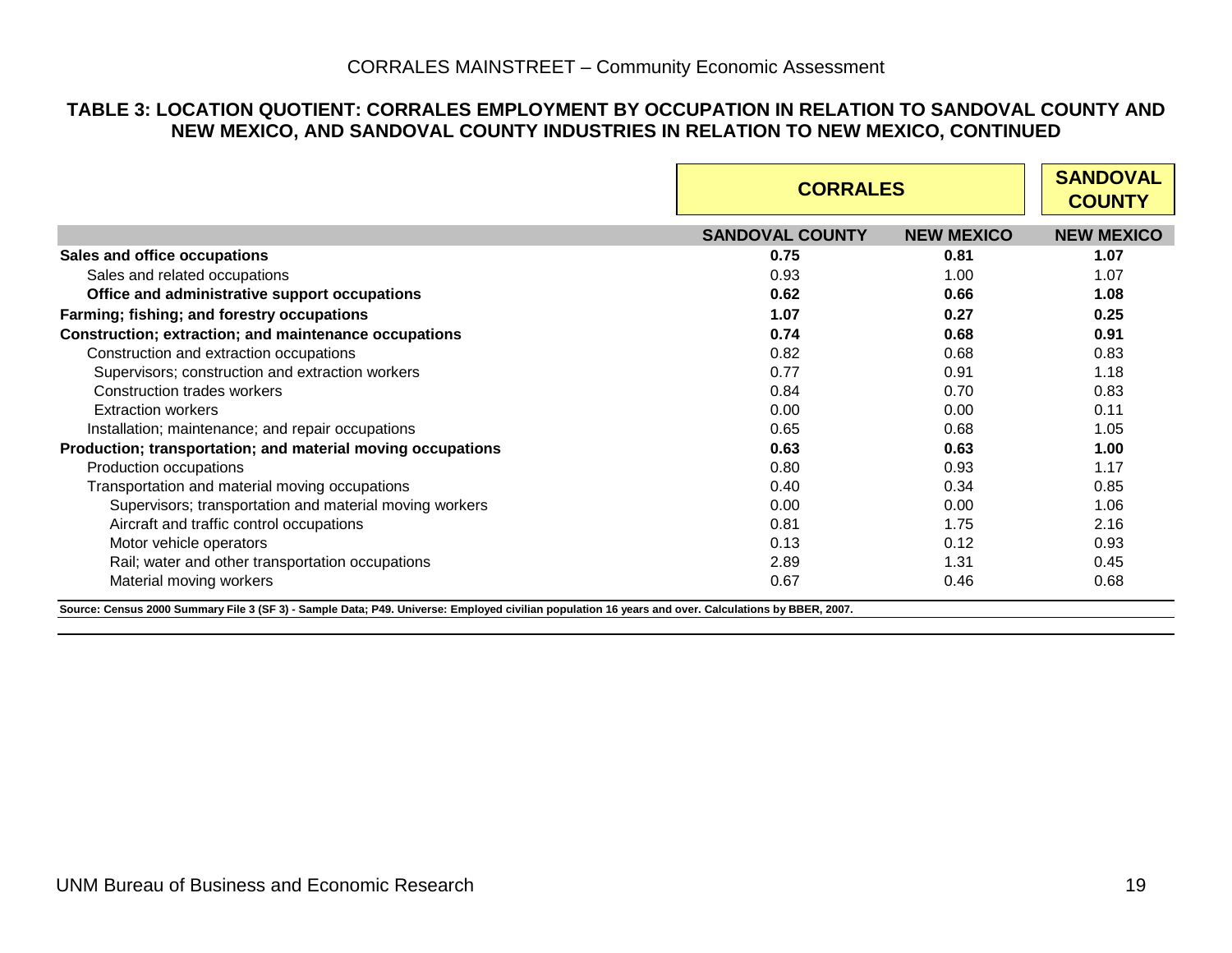

**FIGURE 2: CORRALES LOCATION QUOTIENTS BY OCCUPATION** 

<span id="page-21-0"></span>Source: Census 2000 Summary File 3 (SF 3) - Sample Data; P51 Universe: Employed civilian population 16 years and over. Calculations by BBER, 2007.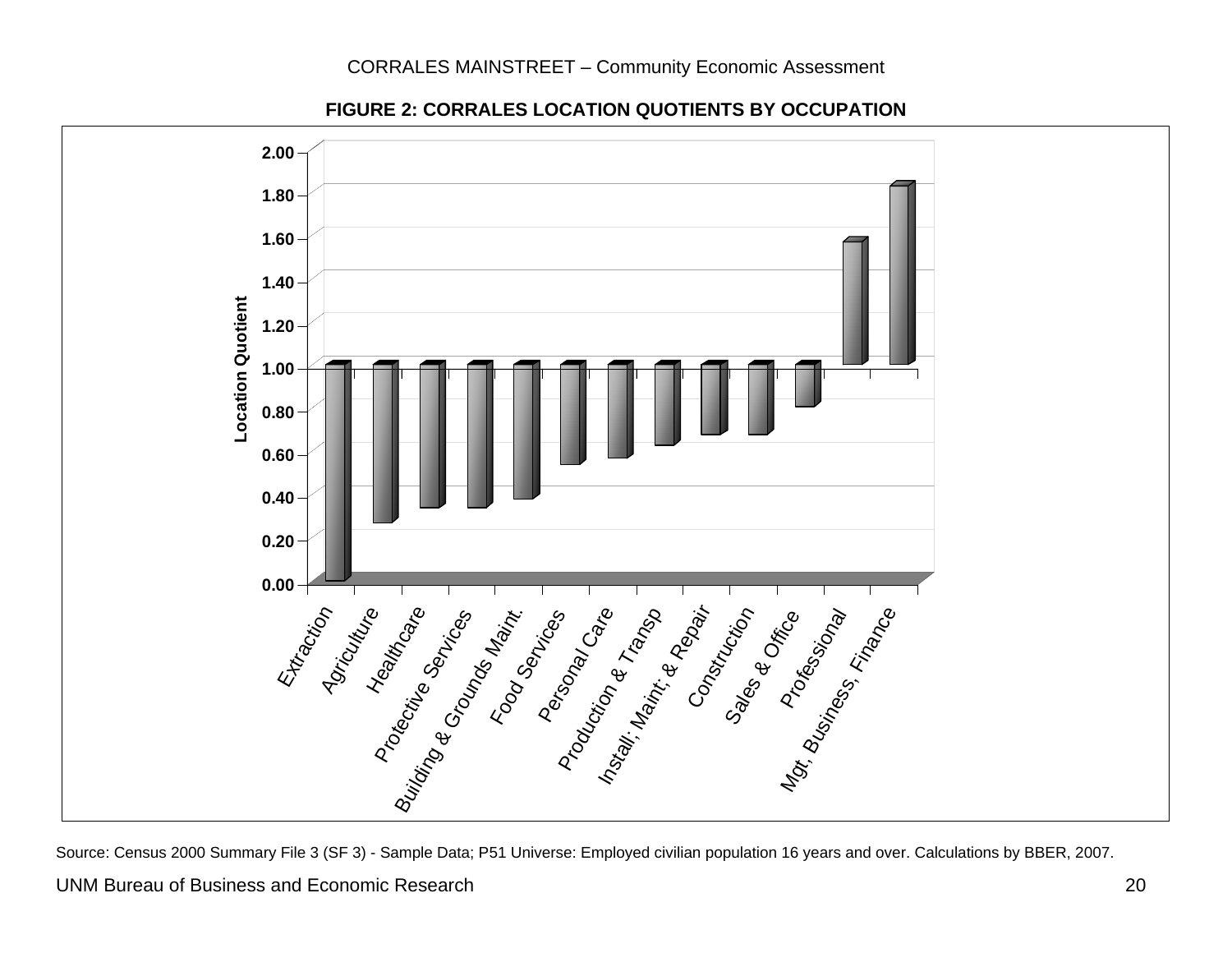#### **TABLE 4: LOCATION QUOTIENT: CORRALES EMPLOYMENT BY BUSINESS OWNERSHIP TYPE IN RELATION TO SANDOVAL COUNTY AND NEW MEXICO, AND SANDOVAL COUNTY INDUSTRIES IN RELATION TO NEW MEXICO**

|                                                        | <b>CORRALES</b>        |                   | <b>SANDOVAL</b><br><b>COUNTY</b> |
|--------------------------------------------------------|------------------------|-------------------|----------------------------------|
|                                                        | <b>SANDOVAL COUNTY</b> | <b>NEW MEXICO</b> | <b>NEW MEXICO</b>                |
| Private for-profit wage and salary workers             | 0.93                   | 1.03              | 1.10                             |
| Employee of private company                            | 0.84                   | 0.94              | 1.12                             |
| Self-employed in own incorporated business             | 2.75                   | 2.50              | 0.91                             |
| Private not-for-profit wage and salary workers         | 1.06                   | 0.86              | 0.81                             |
| Local government workers                               | 1.04                   | 0.95              | 0.91                             |
| <b>State government workers</b>                        | 1.44                   | 0.97              | 0.68                             |
| <b>Federal government workers</b>                      | 0.70                   | 0.69              | 0.98                             |
| Self-employed workers in own not incorporated business | 1.51                   | 1.27              | 0.84                             |
| <b>Unpaid family workers</b>                           | 1.47                   | 0.61              | 0.42                             |

<span id="page-22-0"></span>**Source: Census 2000 Summary File 3 (SF 3) - Sample Data; P49. Universe: Employed civilian population 16 years and over. Calculations by BBER, 2007.**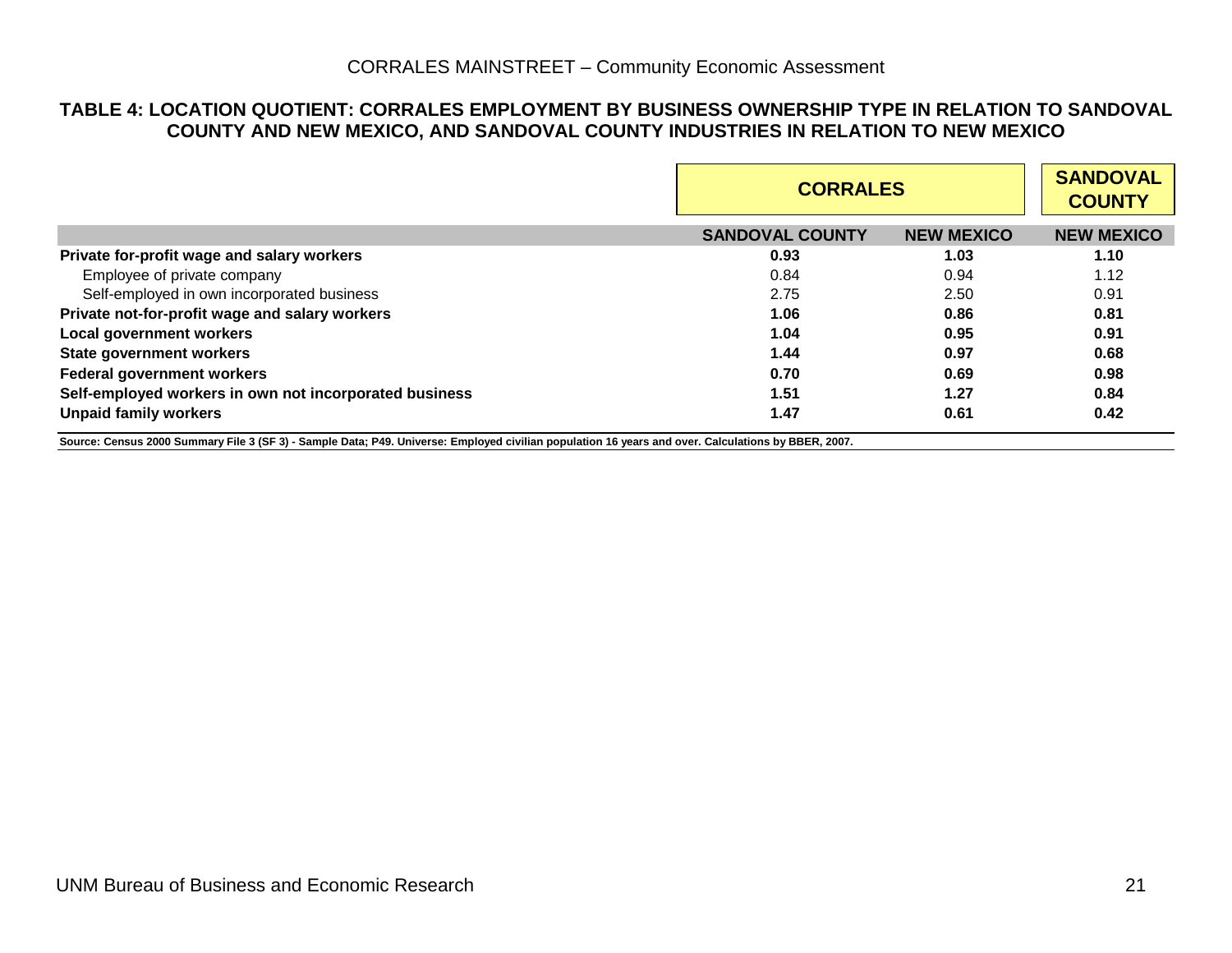#### **TABLE 5: CORRALES TAXABLE GROSS RECEIPTS AND PULL FACTORS, 2004-2006**

| <b>CORRALES</b>                                           | <b>TAXABLE GROSS RECEIPTS*</b> |                                  |                      | <b>PULL FACTOR</b> |      |        | <b>NET GAIN/LOSS</b> |                                     |                |  |
|-----------------------------------------------------------|--------------------------------|----------------------------------|----------------------|--------------------|------|--------|----------------------|-------------------------------------|----------------|--|
|                                                           | 2004                           | 2005                             | 2006                 | 2004               | 2005 | 2006*  | 2004                 | 2005                                | 2006*          |  |
| Agriculture, Forestry, Fishing and Hunting                | 188,959                        | 453,466                          | $-71,221$            | 30%                | 65%  | $-11%$ | (446, 155)           | (247, 859)                          | (734, 903)     |  |
| <b>Utilities</b>                                          | 4,230,891                      | 5,872,606                        | 6,051,394            | 28%                | 37%  | 37%    | (10,668,489)         | (10, 164, 522)                      | (10, 282, 096) |  |
| <b>Construction</b>                                       | 28,368,684                     | 28,419,969                       | 21,244,069           | 62%                | 56%  | 35%    | (17, 182, 624)       | (22, 428, 503)                      | (39,622,643)   |  |
| <b>Manufacturing</b>                                      | 1,467,096                      | 1,113,061                        | 1,375,205            | 18%                | 12%  | 13%    | (6,752,856)          | (7,968,005)                         | (9,472,442)    |  |
| <b>Wholesale Trade</b>                                    | 2,203,985                      | 1,026,841                        | 1,879,328            | 12%                | 5%   | 8%     | (16,680,797)         | (20, 257, 302)                      | (21, 523, 117) |  |
| <b>Retail Trade</b>                                       |                                | 12,264,300 11,343,639 13,862,212 |                      | 11%                | 10%  | 12%    | (95,873,620)         | $(100, 469, 199)$ $(101, 118, 662)$ |                |  |
| <b>Grocery Stores</b>                                     | 220,158                        | 464,439                          | 117,106              | 1%                 | 3%   | 0%     | (15, 253, 910)       | (15,301,958)                        | (24, 261, 729) |  |
| <b>Other General Merchandise Stores</b>                   | 189,091                        | 176,616                          | 365,053              | 7%                 | 6%   | 12%    | (2,682,571)          | (2,588,856)                         | (2,665,275)    |  |
| Miscellaneous Store Retailers                             | 7,746,601                      | 8,403,165                        | 7,147,142            | 12%                | 13%  | 13%    | (54,803,526)         | (55,676,468)                        | (49, 209, 386) |  |
| <b>Art Dealers</b>                                        | D                              | 55,697                           | 36,095               | D                  | 105% | 41%    | (32,086)             | 2,892                               | (51, 384)      |  |
| <b>Information</b>                                        | 2,445,908                      | 2,203,573                        | 2,351,085            | 33%                | 30%  | 27%    | (4,936,965)          | (5,200,851)                         | (6, 245, 171)  |  |
| Telecommunications                                        | 2,376,519                      | 2,144,994                        | 2,295,248            | 39%                | 35%  | 34%    | (3,789,224)          | (3,944,220)                         | (4, 493, 563)  |  |
| <b>Finance and Insurance</b>                              | 586,395                        | 673,015                          | 680,182              | 27%                | 30%  | 29%    | (1,613,616)          | (1,550,373)                         | (1,659,094)    |  |
| <b>Real Estate and Rental and Leasing</b>                 | 2,504,275                      | 3,471,029                        | 2,769,217            | 51%                | 62%  | 45%    | (2,396,401)          | (2, 164, 891)                       | (3,367,910)    |  |
| <b>Real Estate</b>                                        | 1,988,381                      | 3,156,202                        | 2,079,131            | 56%                | 77%  | 52%    | (1,535,058)          | (933, 868)                          | (1,882,813)    |  |
| Professional, Scientific, and Technical Services          | 6,967,192                      |                                  | 8,275,916 10,581,578 | 22%                | 24%  | 31%    | (25,098,602)         | (26, 795, 745)                      | (23, 516, 239) |  |
| Professional, Scientific, and Technical Services          | 2,757,375                      | 4,045,722                        | 4,270,681            | 22%                | 31%  | 36%    | (9,623,686)          | (8,994,149)                         | (7,602,222)    |  |
| <b>Legal Services</b>                                     | 1,065,437                      | 1,216,872                        | 2,774,900            | 24%                | 27%  | 61%    | (3,466,650)          | (3,279,002)                         | (1,779,915)    |  |
| Architectural, Engineering, and Related Services          | 403,622                        | 745,983                          | 818,379              | 11%                | 20%  | 22%    | (3, 128, 529)        | (3,010,327)                         | (2,964,136)    |  |
| Management, Scientific, and Technical Consulting Services | 1,491,374                      | 1,274,295                        | 1,605,513            | 315%               | 131% | 149%   | 1,018,128            | 299,064                             | 525,907        |  |
| Admin & Support and Waste Mgt & Remed Svcs                | 265,108                        | 544,684                          | 534,740              | 28%                | 35%  | 7%     | (679, 933)           | (1,030,570)                         | (6,996,642)    |  |

\* 2005 personal income figures were used to calculate 2006 pull factors and net gain/loss because 2006 figures were not available.

D indicates non-disclosure of data. Blank cells indicate years in which no gross receipts were reported.

All values are adjusted for inflation and are reported in terms of 2006 dollars.

Data is classified by North American Industry Classification System (NAICS). Two-digit NAICS sectors are shown in bold; non-bold, indented rows represent more detail (i.e., 3-, 4-, 5-, or 6.-digit NAICS) for a sector. Sect totals may not sum to the total due to non-disclosure and because sectors that have zero taxable gross receipts for all three years are not shown. Sub-sectors are not nested in sectors, and not all sub-sectors are shown; therefore, subsectors do not sum to sector totals.

<span id="page-23-0"></span>**Source: State of New Mexico Taxation and Revenue Department Combined Reporting System; Report No. 80 -- NAICS Code Version; Calculations by BBER, 2007.**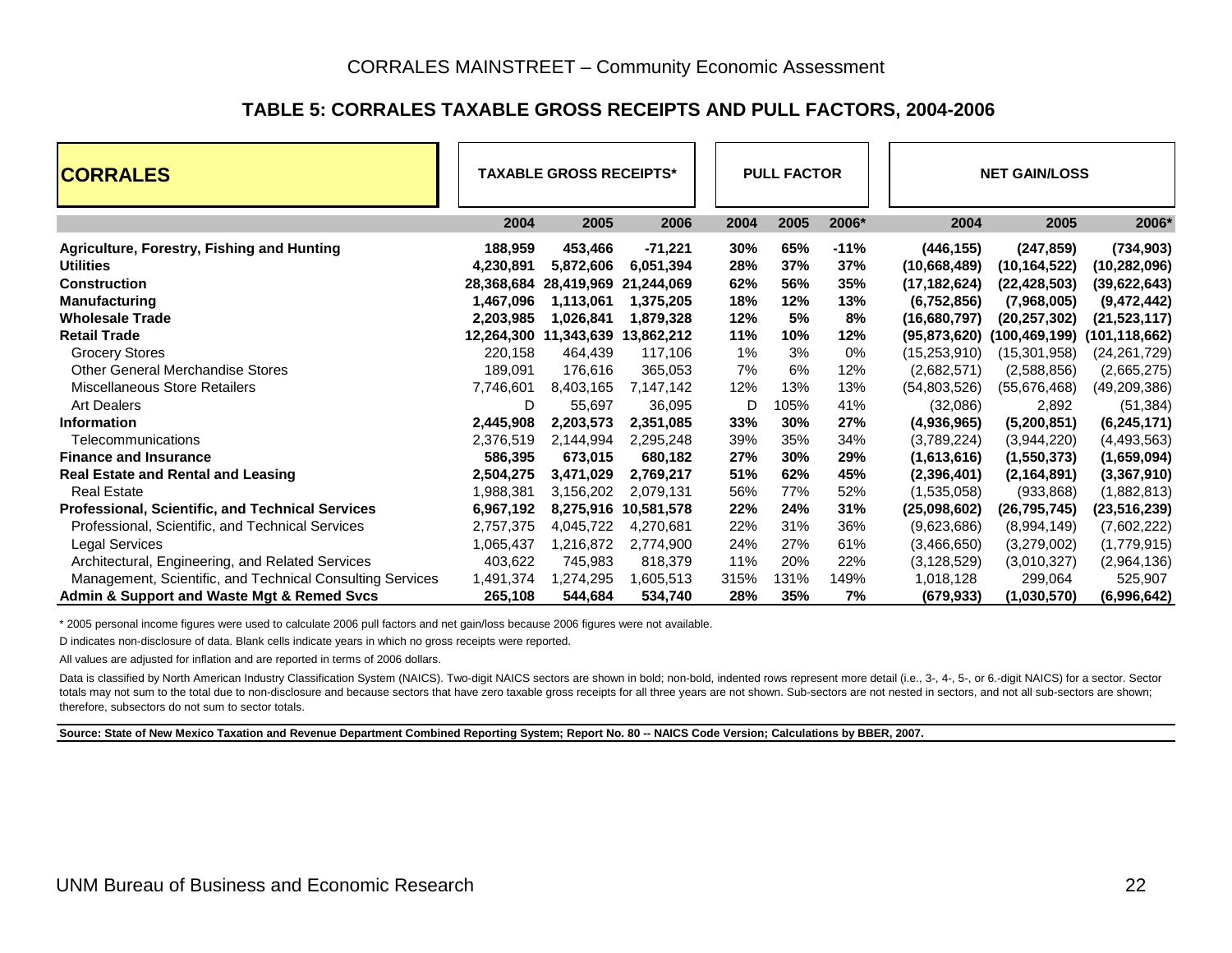#### **TABLE 5: CORRALES TAXABLE GROSS RECEIPTS AND PULL FACTORS, 2004-2006, CONTINUED**

| <b>CORRALES</b>                                      | <b>TAXABLE GROSS RECEIPTS*</b> |            |                                  |      | <b>PULL FACTOR</b> |       | <b>NET GAIN/LOSS</b> |                                           |                |  |
|------------------------------------------------------|--------------------------------|------------|----------------------------------|------|--------------------|-------|----------------------|-------------------------------------------|----------------|--|
|                                                      | 2004                           | 2005       | 2006                             | 2004 | 2005               | 2006* | 2004                 | 2005                                      | 2006*          |  |
| <b>Educational Services</b>                          | 110,481                        | 372,213    | 260,523                          | 10%  | 33%                | 20%   | (999, 345)           | (759, 957)                                | (1,011,656)    |  |
| <b>Health Care and Social Assistance</b>             | 3,583,056                      | 3,809,039  | 4,642,017                        | 21%  | 22%                | 25%   | (13, 451, 714)       | (13,652,370)                              | (14,106,985)   |  |
| <b>Ambulatory Health Care Services</b>               | 1,027,877                      | .205,819   | 1,270,822                        | 13%  | 16%                | 17%   | (7,071,107)          | (6,438,231)                               | (6, 198, 712)  |  |
| Hospitals                                            | 1,687,343                      | .750,414   | 2,517,688                        | 28%  | 30%                | 45%   | (4,300,312)          | (4,050,910)                               | (3, 125, 707)  |  |
| Arts, Entertainment, and Recreation                  | 211,666                        | 233,020    | 165,656                          | 19%  | <b>20%</b>         | 14%   | (909, 112)           | (939, 205)                                | (1,003,173)    |  |
| Independent Artists, Writers, and Performers         | 85,440                         | 115.458    | 77,756                           | 194% | 167%               | 89%   | 41,426               | 46,432                                    | (9,890)        |  |
| <b>Accommodation and Food Services</b>               | 5,591,603                      | 5,173,797  | 4,104,523                        | 25%  | 22%                | 17%   | (17,002,100)         | (18, 101, 402)                            | (20, 320, 875) |  |
| Accommodation                                        | 102.492                        | 62,025     | 129,956                          | 2%   | $1\%$              | 3%    | (4,624,014)          | (4,423,230)                               | (3,951,302)    |  |
| <b>Food Services</b>                                 | 5,068,596                      | 3,904,560  | 3,608,393                        | 29%  | 22%                | 19%   | (12, 304, 983)       | (13,829,402)                              | (14,982,107)   |  |
| <b>Other Services (except Public Administration)</b> | 9,453,140                      | 10,770,641 | 9,925,829                        | 22%  | 23%                | 20%   | (34, 321, 665)       | (35, 512, 454)                            | (38,907,949)   |  |
| Automotive Repair and Maintenance                    | 389,204                        | 397,722    | 258,919                          | 8%   | 8%                 | 5%    | (4,253,215)          | (4,412,221)                               | (4,521,872)    |  |
| Personal and Household Goods Repair and Maintenance  | 247,697                        | 398,891    | 476,245                          | 17%  | 25%                | 25%   | (1,250,951)          | (1,219,660)                               | (1,456,333)    |  |
| Personal and Laundry Services                        | 1,250,335                      | 888,057    | 1,010,215                        | 31%  | 24%                | 29%   | (2,731,787)          | (2,752,206)                               | (2,478,186)    |  |
| <b>Unclassified Establishments</b>                   | 25,930                         | 191,216    | 1,047,126                        | 10%  | 65%                | 232%  | (246, 655)           | (103, 832)                                | 596,074        |  |
| <b>TOTAL</b>                                         |                                |            | 83,254,947 85,036,417 82,491,652 | 24%  | 23%                | 20%   |                      | (261,520,232) (284,951,358) (320,801,251) |                |  |

\* 2005 personal income figures were used to calculate 2006 pull factors and net gain/loss because 2006 figures were not available.

D indicates non-disclosure of data. Blank cells indicate years in which no gross receipts were reported.

All values are adjusted for inflation and are reported in terms of 2006 dollars.

Data is classified by North American Industry Classification System (NAICS). Two-digit NAICS sectors are shown in bold; non-bold, indented rows represent more detail (i.e., 3-, 4-, 5-, or 6.-digit NAICS) for a sector. Sect totals may not sum to the total due to non-disclosure and because sectors that have zero taxable gross receipts for all three years are not shown. Sub-sectors are not nested in sectors, and not all sub-sectors are shown; therefore, subsectors do not sum to sector totals.

**Source: State of New Mexico Taxation and Revenue Department Combined Reporting System; Report No. 80 -- NAICS Code Version; Calculations by BBER, 2007.**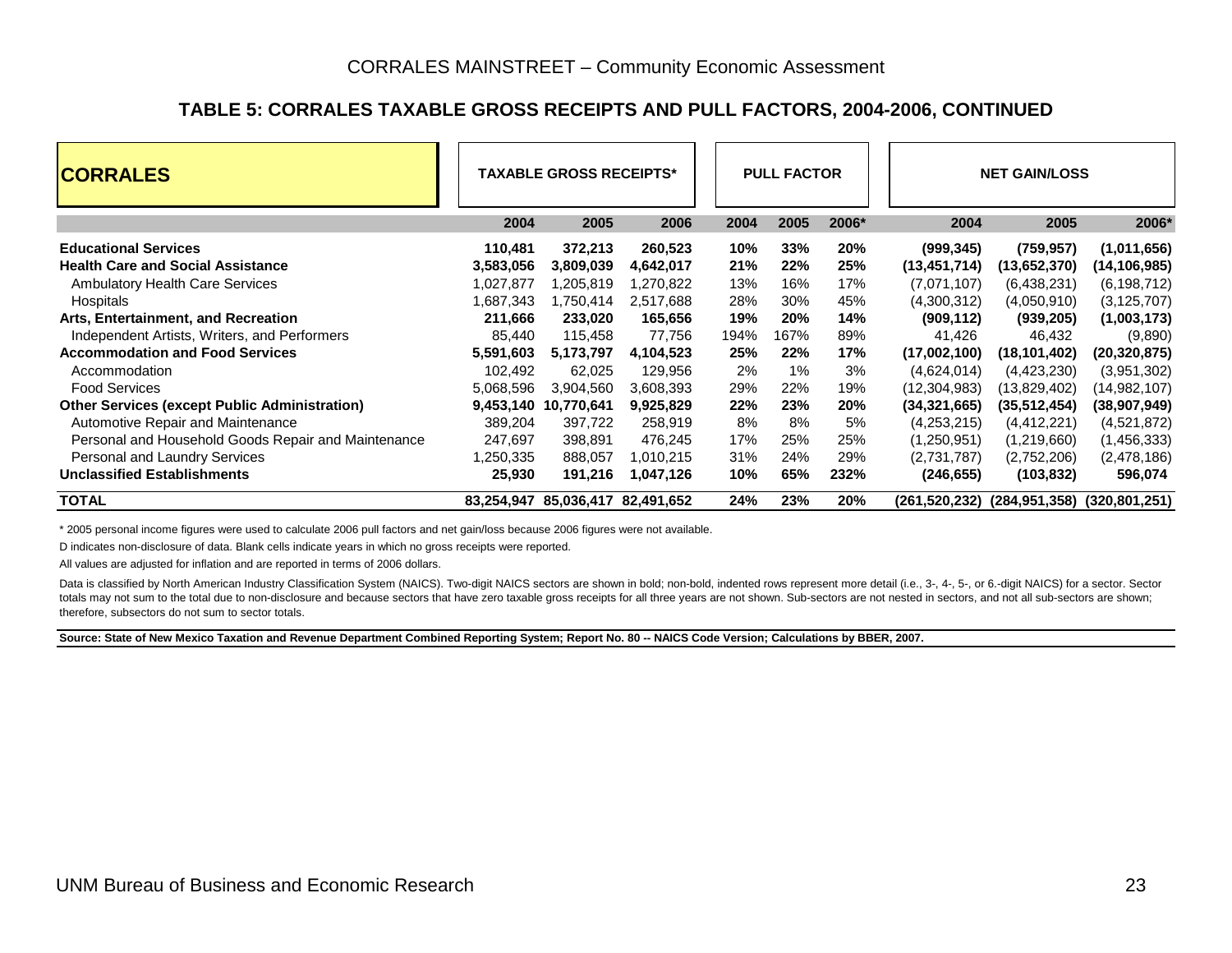<span id="page-25-0"></span>

**FIGURE 3: CORRALES TAXABLE GROSS RECEIPTS GAIN/LOSS BY INDUSTRY, 2004, 2005, AND 2006** 

 Source: State of New Mexico Taxation & Revenue Department Combined Reporting System; Report No. 80 -- NAICS Code Version; calculations by BBER, 2007.

UNM Bur eau of Business and Economic Research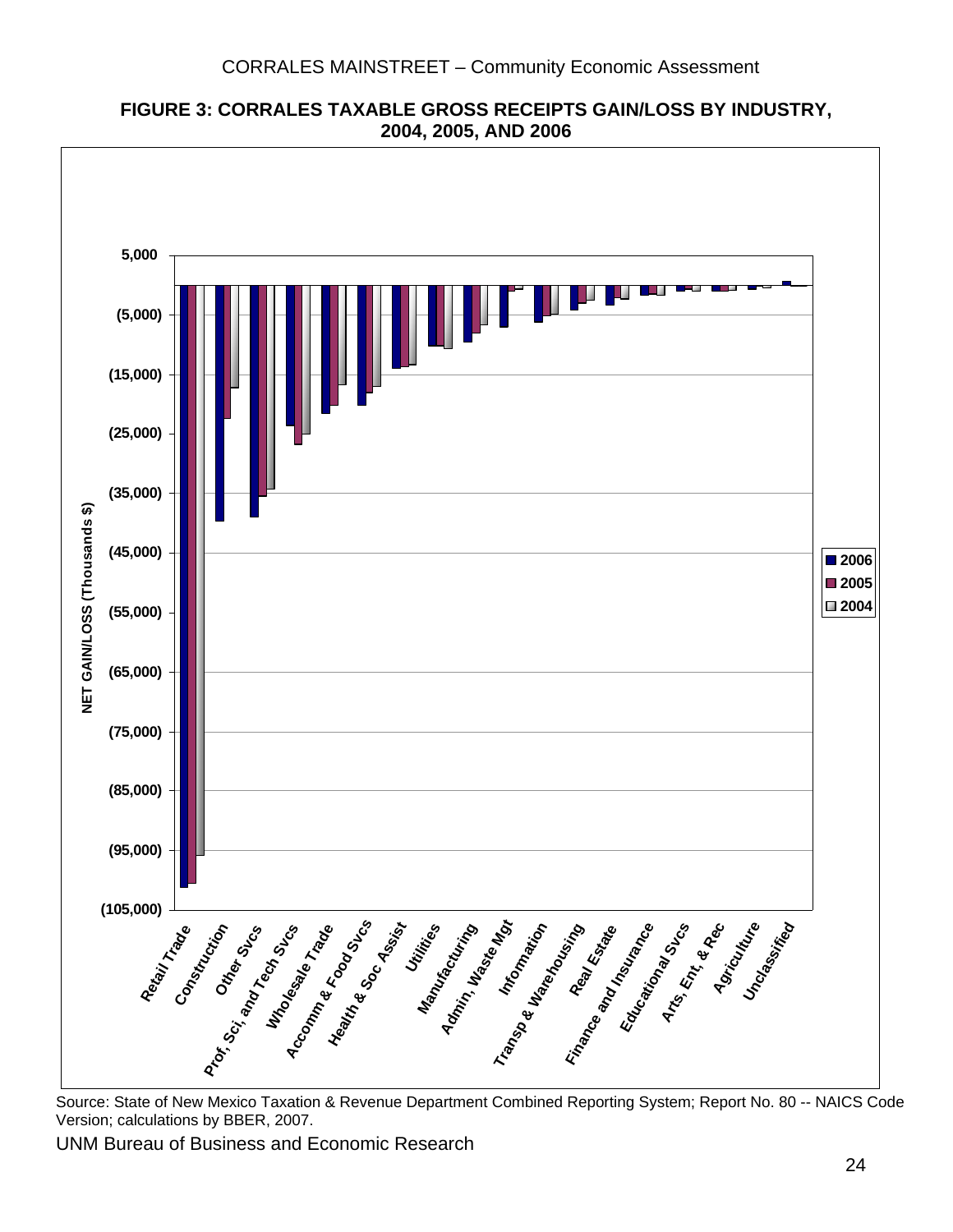## **TABLE 6: CORRALES BUSINESSES BY INDUSTRY BY LOCAL GEOGRAPHY, 2006**

| <b>INDUSTRY</b>                                          | MS <sup>1</sup> | <b>CORRALES<sup>2</sup></b> | $MS\%$ <sup>3</sup> | <b>COUNTY</b> | <b>TOTAL<sup>5</sup></b> |
|----------------------------------------------------------|-----------------|-----------------------------|---------------------|---------------|--------------------------|
| <b>Agriculture, Forestry, Fishing and Hunting</b>        |                 | 1                           |                     | 2             | 3                        |
| <b>Mining</b>                                            |                 | 1                           |                     | 6             | 7                        |
| <b>Utilities</b>                                         |                 |                             |                     | 14            | 14                       |
| <b>Construction</b>                                      | $\mathbf{2}$    | 47                          | 4%                  | 211           | 260                      |
| <b>Manufacturing</b>                                     | 3               | 9                           | 25%                 | 57            | 69                       |
| <b>Wholesale trade</b>                                   |                 | 12                          | 8%                  | 73            | 86                       |
| <b>Retail Trade</b>                                      | 6               | 10                          | 38%                 | 134           | 150                      |
| <b>Transportation &amp; Warehousing</b>                  |                 |                             |                     | 40            | 41                       |
| <b>Information</b>                                       | 1               | 6                           | 14%                 | 20            | 27                       |
| <b>Finance &amp; Insurance</b>                           | 3               | 8                           | 27%                 | 66            | 77                       |
| <b>Real Estate, Rental &amp; Leasing</b>                 | 4               | 4                           | 50%                 | 54            | 62                       |
| <b>Professional, Scientific &amp; Technical Services</b> | 10              | 31                          | 24%                 | 131           | 172                      |
| <b>Mgt of Companies</b>                                  |                 |                             |                     | 9             | 9                        |
| <b>Administrative &amp; Support Services</b>             | 2               | 8                           | 20%                 | 88            | 98                       |
| <b>Educational Services</b>                              |                 | $\overline{2}$              | 33%                 | 19            | 22                       |
| <b>Health Care and Social Assistance</b>                 | 6               | 10                          | 38%                 | 99            | 115                      |
| <b>Arts, Entertainment and Recreation</b>                | 2               | 3                           | 40%                 | 26            | 31                       |
| <b>Accommodations &amp; Food Services</b>                | 6               | 1                           | 86%                 | 105           | 112                      |
| <b>Other Services</b>                                    | 5               | 11                          | 31%                 | 93            | 109                      |
| <b>Public Administration</b>                             |                 |                             |                     | 37            | 37                       |
| <b>Other</b>                                             |                 |                             |                     | $\mathbf 2$   | $\mathbf{2}$             |
| <b>TOTAL</b>                                             | 52              | 165                         | 24%                 | 1,286         | 1,503                    |
| 1 MainStreet District.                                   |                 |                             |                     |               |                          |
| 2 Town, not including MainStreet District.               |                 |                             |                     |               |                          |
| 3 MainStreet District as a percentage of entire town.    |                 |                             |                     |               |                          |
| 4 County, not including town.                            |                 |                             |                     |               |                          |
| 5 County total.                                          |                 |                             |                     |               |                          |

D indicates non-disclosure.

A zero indicates a number less than one and greater than zero.

<span id="page-26-0"></span>**Source: NM Department of Labor, ES-202 (Covered Employment Statistics), 2006. Calculations by BBER, 2007.**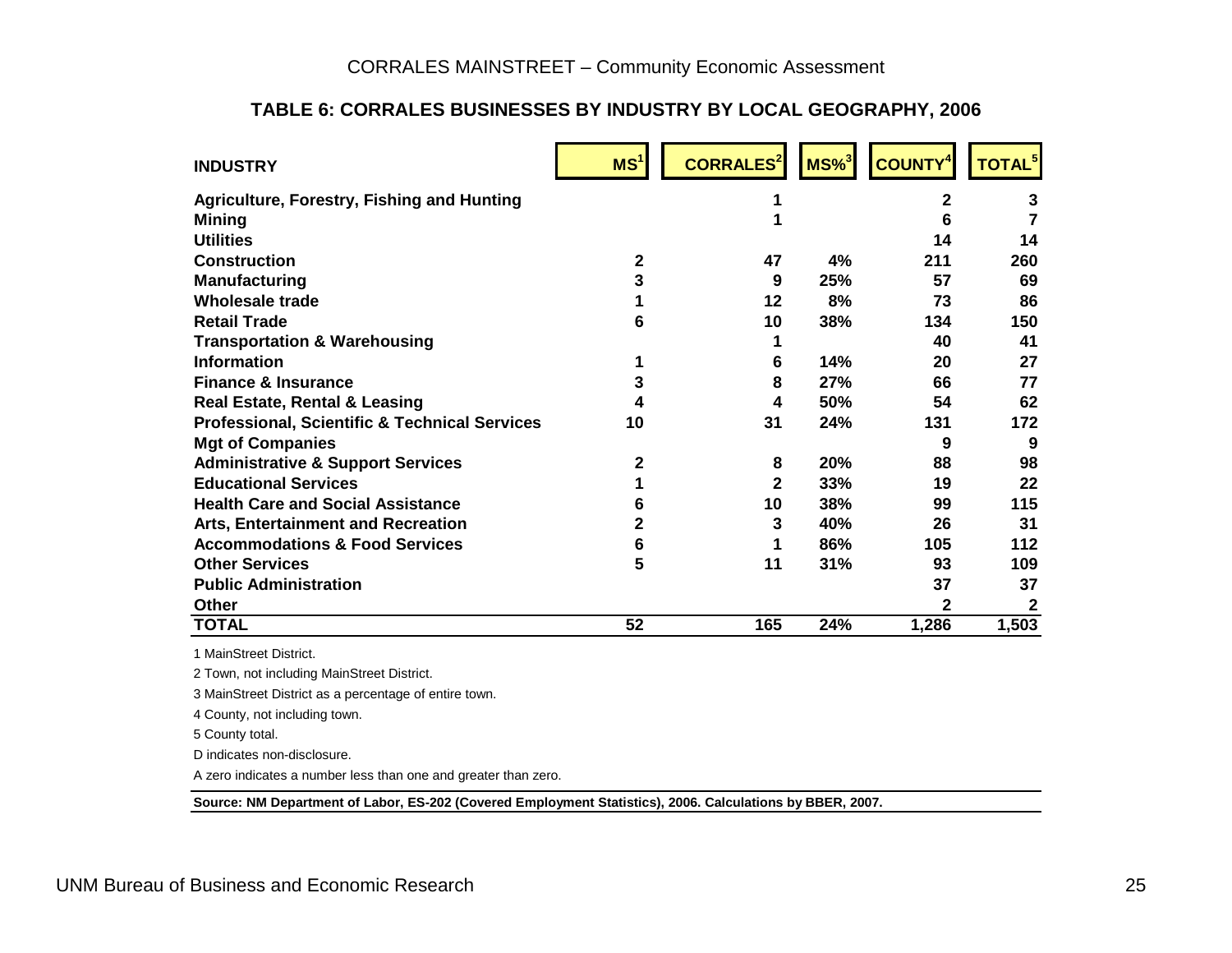## **TABLE 7: CORRALES EMPLOYMENT BY INDUSTRY IN MAINSTREET AREA, 2006**

| <b>INDUSTRY</b>                                          | MS <sup>1</sup> | <b>CORRALES<sup>2</sup></b> | $MS\%$ <sup>3</sup> | <b>COUNTY<sup>4</sup></b> | <b>TOTAL<sup>5</sup></b> |
|----------------------------------------------------------|-----------------|-----------------------------|---------------------|---------------------------|--------------------------|
| <b>Agriculture, Forestry, Fishing and Hunting</b>        |                 | 5                           |                     | 3                         | 8                        |
| <b>Mining</b>                                            |                 |                             |                     | 30                        | 31                       |
| <b>Utilities</b>                                         |                 |                             |                     | 101                       | 101                      |
| <b>Construction</b>                                      | 52              | 206                         | 20%                 | 2,218                     | 2,475                    |
| <b>Manufacturing</b>                                     | 15              | 20                          | 44%                 | 6,698                     | 6,733                    |
| <b>Wholesale trade</b>                                   |                 | 61                          |                     | 235                       | 296                      |
| <b>Retail Trade</b>                                      | 21              | 37                          | 36%                 | 2,957                     | 3,015                    |
| <b>Transportation &amp; Warehousing</b>                  | 70              | 136                         | 34%                 | 11,726                    | 11,932                   |
| <b>Information</b>                                       | 1               | 10                          | 9%                  | 884                       | 894                      |
| <b>Finance &amp; Insurance</b>                           | 9               | 7                           | 54%                 | 1,026                     | 1,043                    |
| <b>Real Estate, Rental &amp; Leasing</b>                 | 6               | 6                           | 49%                 | 322                       | 333                      |
| <b>Professional, Scientific &amp; Technical Services</b> | 56              | 50                          | 52%                 | 474                       | 580                      |
| <b>Mgt of Companies</b>                                  |                 |                             |                     | 94                        | 94                       |
| <b>Administrative &amp; Support Services</b>             | 5               | 17                          | 23%                 | 1,705                     | 1,727                    |
| <b>Educational Services</b>                              | 35              | 6                           | 87%                 | 2,737                     | 2,777                    |
| <b>Health Care and Social Assistance</b>                 | 36              | 25                          | 59%                 | 1,049                     | 1,110                    |
| <b>Arts, Entertainment and Recreation</b>                | $\mathbf{2}$    | 6                           | 28%                 | 1,572                     | 1,580                    |
| <b>Accommodations &amp; Food Services</b>                | 113             | 27                          | 81%                 | 2,247                     | 2,387                    |
| <b>Other Services</b>                                    | 23              | 20                          | 54%                 | 469                       | 512                      |
| <b>Public Administration</b>                             |                 |                             |                     | 1,619                     | 1,619                    |
| Other                                                    |                 |                             |                     |                           |                          |
| <b>TOTAL</b>                                             | 373             | 509                         | 42%                 | 26,741                    | 27,623                   |
| 1 MainStreet District.                                   |                 |                             |                     |                           |                          |

1 MainStreet District.

2 Town, not including MainStreet District.

3 MainStreet District as a percentage of entire town.

4 County, not including town.

5 County total.

D indicates non-disclosure.

A zero indicates a number less than one and greater than zero.

<span id="page-27-0"></span>**Source: NM Department of Labor, ES-202 (Covered Employment Statistics), 2006. Calculations by BBER, 2007.**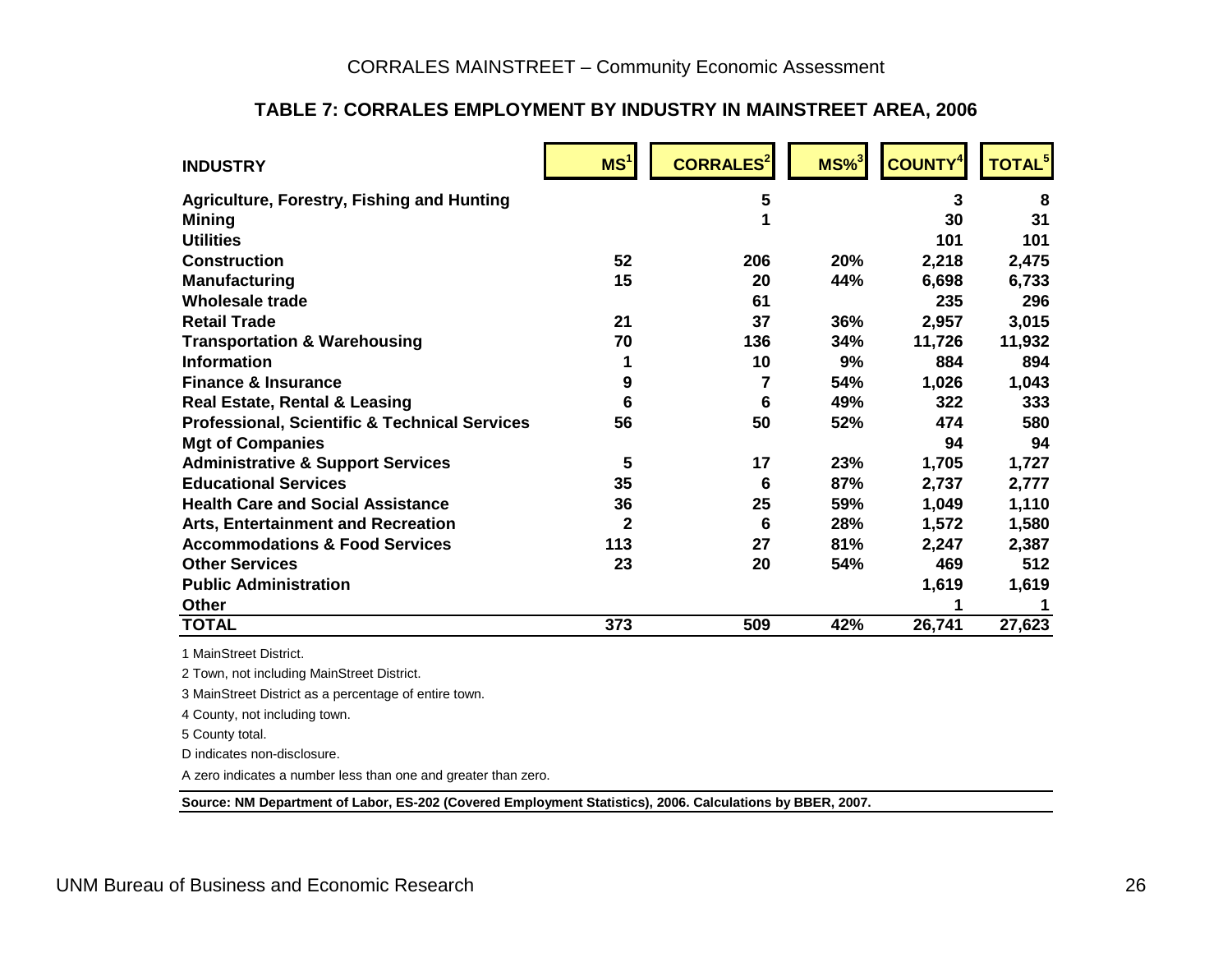



<span id="page-28-0"></span>UNM Bureau of Business and Economic Research 27 Source: NM Department of Labor, ES-202 (Covered Employment Statistics), 2006. Calculations by BBER, 2007.

Corrales MS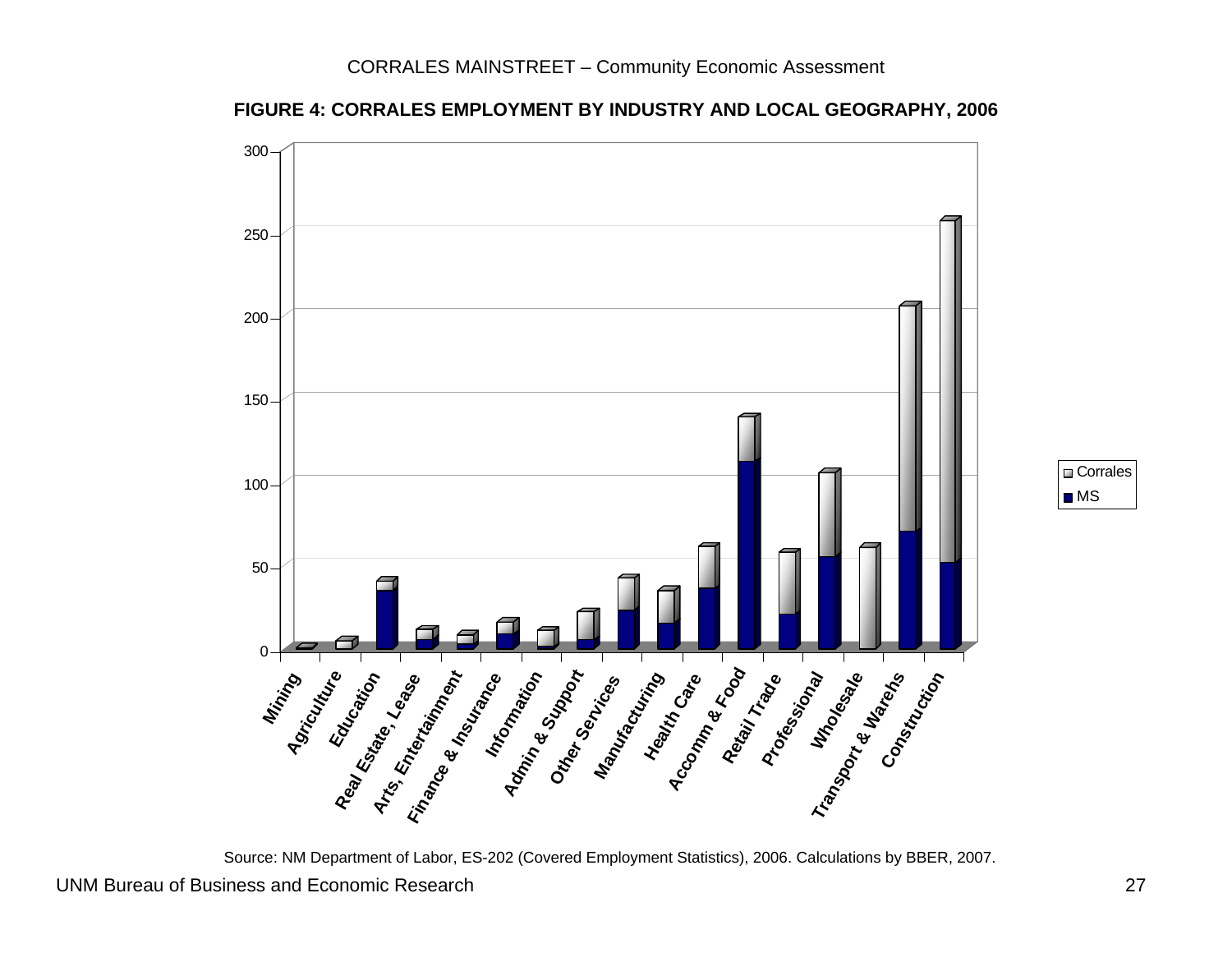## **FIGURE 5: CORRALES EMPLOYMENT IN MAINSTREET AREA BY INDUSTRY, 2006**



Source: NM Department of Labor, ES-202 (Covered Employment Statistics), 2006. Calculations by BBER, 2007.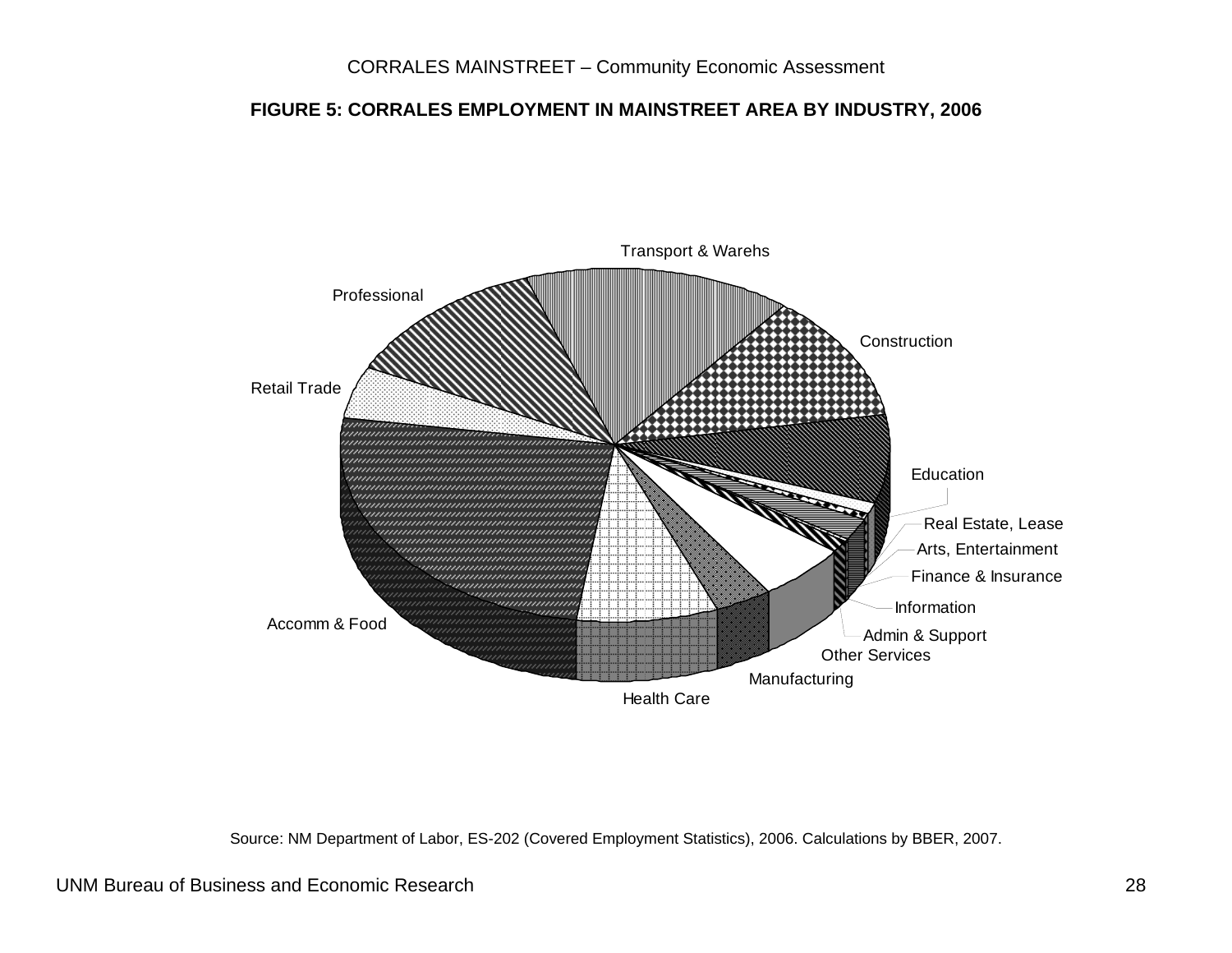## **TABLE 8: CORRALES EMPLOYMENT BY 3-DIGIT RETAIL & SERVICE SUBSECTOR IN MAINSTREET AREA, 2006**

<span id="page-30-0"></span>

|     | <b>NAICS INDUSTRY</b>                                             | MS <sup>1</sup> | <b>CORRALES<sup>2</sup></b> | $MS\%$ <sup>3</sup> | <b>COUNTY</b> <sup>4</sup> | TOTAL <sup>5</sup> |
|-----|-------------------------------------------------------------------|-----------------|-----------------------------|---------------------|----------------------------|--------------------|
| 423 | <b>Merchant Wholesalers, Durable Goods</b>                        | $\bf{0}$        | 6                           |                     | 119                        | 125                |
| 424 | <b>Merchant Wholesalers, Nondurable Goods</b>                     |                 | 52                          |                     | 40                         | 92                 |
| 425 | <b>Wholesale Electronic Markets and Agents and Brokers</b>        |                 | 3                           |                     | 76                         | 80                 |
| 442 | <b>Furniture &amp; Home Furnishings Stores</b>                    | 10              | 13                          | 44%                 | 49                         | 72                 |
| 445 | <b>Food &amp; Beverage Stores</b>                                 |                 | 8                           |                     | 451                        | 459                |
| 446 | <b>Health &amp; Personal Care Stores</b>                          |                 | 3                           |                     | 164                        | 167                |
| 447 | <b>Gasoline Stations</b>                                          | 4               |                             | 100%                | 297                        | 301                |
| 448 | <b>Clothing &amp; Clothing Accessories Stores</b>                 | 2               |                             | 100%                | 17                         | 19                 |
| 451 | Sporting Goods, Hobby, Book, & Music Stores                       |                 | 1                           | 73%                 | 43                         | 45                 |
| 453 | <b>Miscellaneous Store Retailers</b>                              | 3               | 11                          | 20%                 | 26                         | 40                 |
| 454 | <b>Nonstore Retailers</b>                                         |                 | 1                           |                     | 720                        | 721                |
| 485 | <b>Transit and Ground Passenger Transport</b>                     |                 | 6                           |                     | 140                        | 146                |
| 512 | <b>Motion Picture &amp; Sound Recording Industries</b>            | 1               | 9                           | 10%                 | 0                          | 10                 |
|     | <b>Internet Service Providers, Web Search Portals, &amp; Data</b> |                 |                             |                     |                            |                    |
| 518 | <b>Processing Services</b>                                        |                 | 1                           |                     | 3                          | 3                  |
| 519 | <b>Other Information Services</b>                                 |                 |                             |                     | 19                         | 19                 |
| 522 | <b>Credit Intermediation &amp; Related Activities</b>             | 8               | $\mathbf{2}$                | 76%                 | 912                        | 923                |
|     | <b>Securities, Commodity Contracts, and Other Financial</b>       |                 |                             |                     |                            |                    |
| 523 | <b>Investments and Related Activities</b>                         | 1               |                             | 43%                 | 8                          | 10                 |
| 524 | <b>Insurance Carriers &amp; Related Activities</b>                | 0               |                             |                     | 104                        | 105                |
| 525 | <b>Funds, Trusts, and Other Financial Vehicles</b>                |                 | $\mathbf 2$                 |                     | 3                          | 5                  |
| 531 | <b>Real Estate</b>                                                | 6               | 6                           | 49%                 | 269                        | 281                |
| 541 | <b>Professional, Scientific, &amp; Technical Services</b>         | 56              | 50                          | 52%                 | 474                        | 580                |
| 561 | <b>Administrative &amp; Support Services</b>                      | 5               | 17                          | 23%                 | 1,411                      | 1,433              |
| 611 | <b>Educational Services</b>                                       | 35              | 6                           | 87%                 | 2,737                      | 2,777              |
| 621 | <b>Ambulatory Health Care Services</b>                            | 19              | 11                          | 64%                 | 582                        | 612                |
| 624 | <b>Social Assistance</b>                                          | 17              | 14                          | 54%                 | 436                        | 467                |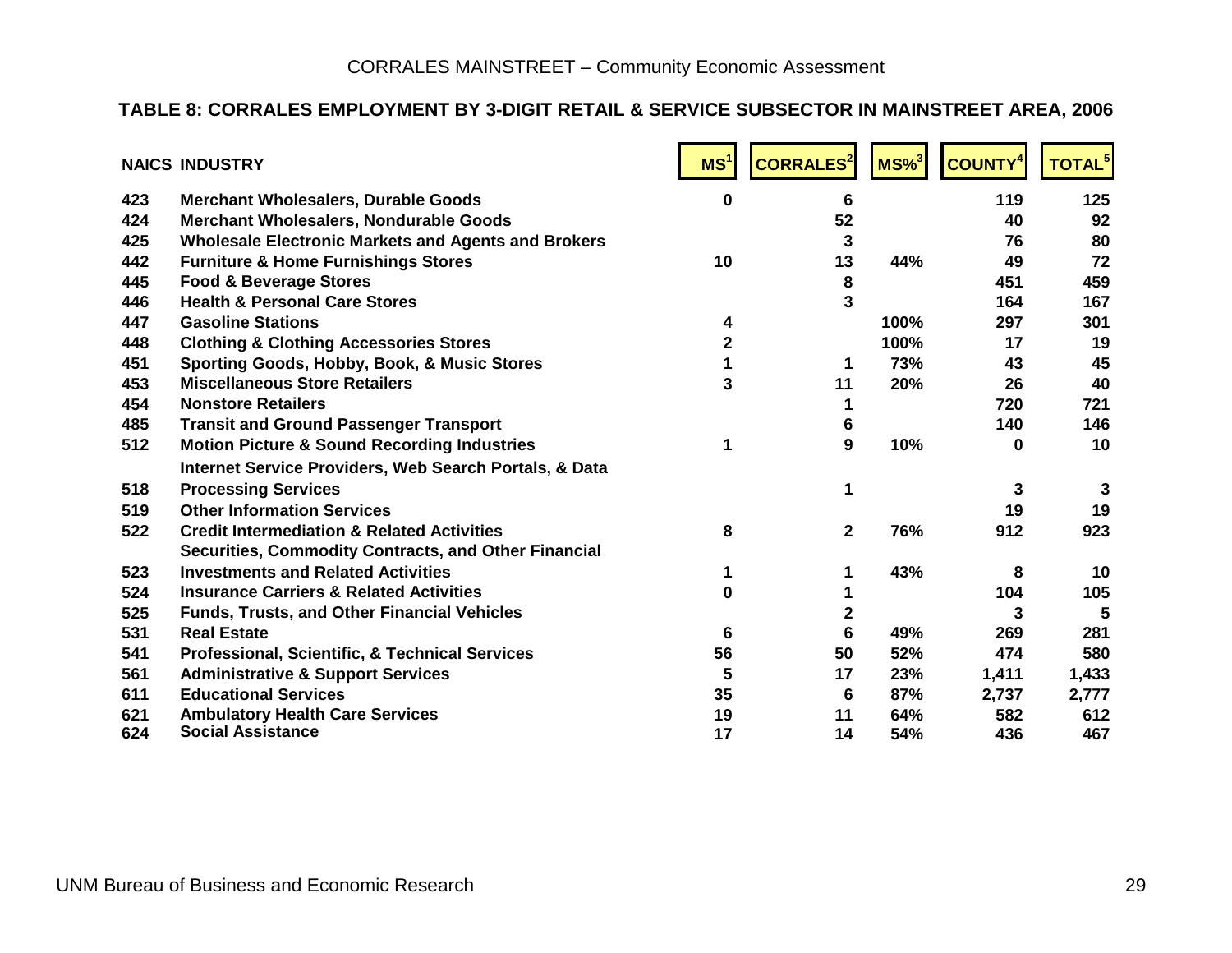#### **TABLE 8: CORRALES EMPLOYMENT BY 3-DIGIT RETAIL & SERVICE SUBSECTOR IN MAINSTREET AREA, 2006, CONTINUED**

|     | <b>NAICS INDUSTRY</b>                                     | MS <sup>1</sup> | <b>CORRALES<sup>2</sup></b> |      | $MS\%$ <sup>3</sup> COUNTY <sup>4</sup> | <b>TOTAL<sup>5</sup></b> |
|-----|-----------------------------------------------------------|-----------------|-----------------------------|------|-----------------------------------------|--------------------------|
| 711 | Performing Arts, Spectator Sports & Related Industries    |                 | 6                           | 8%   | 33                                      | 39                       |
| 713 | <b>Amusement, Gambling &amp; Recreation Industries</b>    |                 |                             | 100% | 1,539                                   | 1,541                    |
| 722 | <b>Food Services &amp; Drinking Places</b>                | 113             | 27                          | 81%  | 2,102                                   | 2,241                    |
| 811 | <b>Repair &amp; Maintenance</b>                           | 4               | 4                           | 51%  | 270                                     | 277                      |
| 812 | <b>Personal &amp; Laundry Services</b>                    | 17              |                             | 72%  | 145                                     | 169                      |
| 813 | Religious, Grantmaking, Civic, Professional Organizations | 2               | 2                           | 53%  | 38                                      | 42                       |
| 814 | <b>Private Households</b>                                 |                 |                             |      | 16                                      | 24                       |
|     | <b>TOTAL</b>                                              | 373             | 509                         | 42%  | 26,741                                  | 27,623                   |

1 MainStreet District.

2 Town, not including MainStreet District.

3 MainStreet District as a percentage of entire town.

4 County, not including town.

5 County total.

D indicates non-disclosure.

A zero indicates a number less than one and greater than zero.

**Source: NM Department of Labor, ES-202 (Covered Employment Statistics), 2005. Calculations by BBER, 2007.**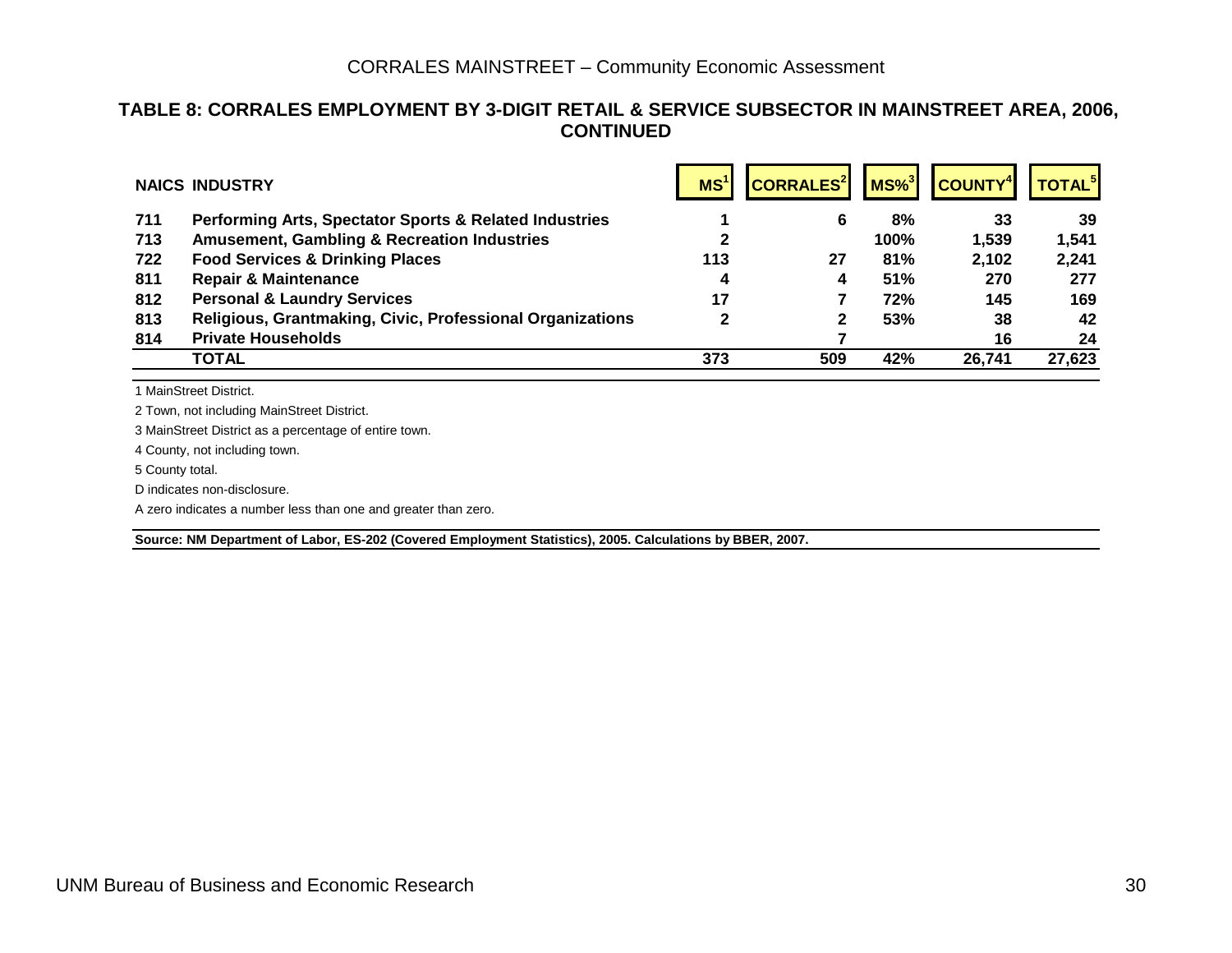# **TABLE 9: CORRALES MARKET AREA CONSUMER SPENDING**

<span id="page-32-0"></span>

|                                                  | <b>MAINSTREET<sup>1</sup></b> | <b>3-MINUTE</b><br>DRIVE <sup>2</sup> | <b>CORRALES</b> | <b>NEW MEXICO</b> |
|--------------------------------------------------|-------------------------------|---------------------------------------|-----------------|-------------------|
| <b>CONSUMER SPENDING (2006, in Thousands \$)</b> |                               |                                       |                 |                   |
| <b>Retail Goods</b>                              | \$11,514                      | \$35,086                              | \$121,130       | \$15,274,537      |
| Average Spent per Household                      | \$34                          | \$33                                  | \$37            | \$20              |
| <b>Apparel &amp; Services</b>                    | \$928                         | \$2,821                               | \$9,798         | \$1,186,955       |
| Men's Apparel                                    | \$191                         | \$580                                 | \$1,998         | \$237,346         |
| Women's Apparel                                  | \$299                         | \$908                                 | \$3,100         | \$370,989         |
| Children's Apparel                               | \$163                         | \$499                                 | \$1,800         | \$232,175         |
| Footwear                                         | \$90                          | \$273                                 | \$949           | \$120,140         |
| Watches & Jewelry                                | \$97                          | \$294                                 | \$1,023         | \$109,151         |
| <b>Apparel Products &amp; Services</b>           | \$88                          | \$267                                 | \$928           | \$117,153         |
| <b>Computers &amp; Accessories</b>               | \$126                         | \$382                                 | \$1,331         | \$152,616         |
| Computers & Hardware for Home Use                | \$110                         | \$335                                 | \$1,168         | \$133,740         |
| Software & Accessories for Home Use              | \$15                          | \$47                                  | \$163           | \$18,877          |
| <b>Entertainment/Recreation</b>                  | \$1,615                       | \$4,909                               | \$16,927        | \$1,962,440       |
| Fees & Admissions                                | \$330                         | \$998                                 | \$3,453         | \$347,923         |
| TV/Video/Sound Equipment                         | \$488                         | \$1,488                               | \$5,154         | \$656,419         |
| Pets                                             | \$225                         | \$686                                 | \$2,349         | \$279,357         |
| Toys & Games                                     | \$89                          | \$273                                 | \$960           | \$116,798         |
| <b>Recreational Vehicles &amp; Fees</b>          | \$219                         | \$665                                 | \$2,257         | \$248,147         |
| Sports/Rec/Exercise Equipment                    | \$85                          | \$258                                 | \$902           | \$103,145         |
| Photo Equipment/Supplies                         | \$69                          | \$209                                 | \$730           | \$83,552          |
| Reading                                          | \$110                         | \$333                                 | \$1,121         | \$127,098         |
| <b>Food at Home</b>                              | \$2,161                       | \$6,581                               | \$22,616        | \$3,005,686       |
| <b>Bakery &amp; Cereal Products</b>              | \$318                         | \$969                                 | \$3,331         | \$438,347         |
| Meat/Poultry/Fish/Eggs                           | \$560                         | \$1,705                               | \$5,853         | \$796,380         |
| <b>Dairy Products</b>                            | \$236                         | \$718                                 | \$2,468         | \$324,889         |
| Fruit & Vegetables                               | \$384                         | \$1,168                               | \$3,988         | \$519,804         |
| Snacks/Other Food                                | \$662                         | \$2,020                               | \$6,976         | \$926,266         |
| <b>Food Away from Home</b>                       | \$1,521                       | \$4,632                               | \$16,095        | \$2,009,504       |
| <b>Alcoholic Beverages</b>                       | \$260                         | \$791                                 | \$2,727         | \$339,524         |
| <b>Investments</b>                               | \$3,126                       | \$9,302                               | \$30,555        | \$2,516,088       |
| <b>Health Care</b>                               | \$1,715                       | \$5,213                               | \$17,463        | \$2,268,502       |
| Health Insurance                                 | \$830                         | \$2,524                               | \$8,455         | \$1,109,613       |
| <b>Nonprescription Drugs</b>                     | \$50                          | \$153                                 | \$517           | \$70,324          |
| <b>Prescription Drugs</b>                        | \$255                         | \$777                                 | \$2,550         | \$359,652         |
| Eyeglasses & Contact Lenses                      | \$43                          | \$130                                 | \$439           | \$51,228          |
| Life & Other Personal Insurance                  | \$340                         | \$1,031                               | \$3,476         | \$389,932         |

<sup>1</sup> MainStreet boundaries with 1/4-mile buffer.

 $2$  Three-minute drive from center of MainStreet area, 4514 Corrales Road.

**Source: ESRI® ArcGIS 9.2 Business Analyst, using expenditure data derived from the 2001, 2002, and 2003 Bureau of Labor Statistics' Consumer Expenditure Surveys. ESRI® forecasts for 2006.**